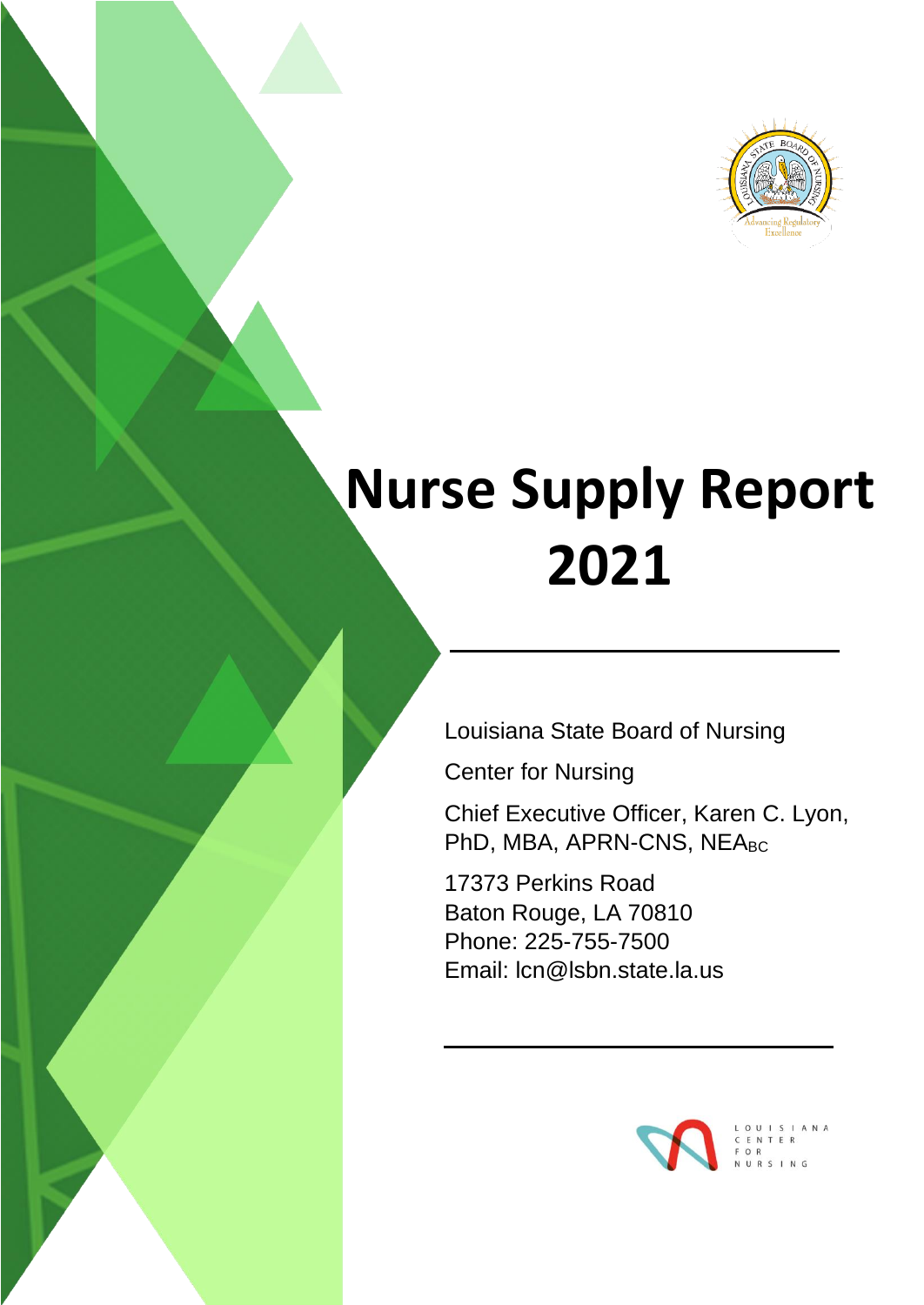## The 2021 Nurse Supply Addendum Report

The 2021 Louisiana State Board of Nursing (LSBN) Licensure Renewal season marked the seventh year of renewals using the National Council of State Boards of Nursing (NCSBN) Optimal Regulatory Board System (ORBS) online licensure renewal system. This is the fourth year that LSBN will have licensure data on all licensed registered nurses (RNs) and advanced practice registered nurses (APRNs) available through ORBS. The LSBN IT Department, Center for Nursing, and the ORBS Team have worked diligently over the last seven years to ensure the quality and accuracy of the data that will be used by our stakeholders to inform policy makers related to Louisiana's RN and APRN workforce.

This report is based on a snapshot of every RN and APRN that had an active license to practice in Louisiana on December  $31<sup>st</sup>$ , 2021. This will be the third year that LCN will have the ability to continue the process of trending data since LSBN's transition to ORBS.

# Major Findings - Registered Nurses in Louisiana (2021)

- $\triangleright$  On December 31<sup>st</sup>, 2021, 65,131 RNs held an active license to practice in Louisiana. Ninety-three percent of those RNs lived in Louisiana and 7% resided outside of Louisiana.
- $\triangleright$  In 2021, approximately 65% of the licensed RNs that lived outside of Louisiana lived in a compact state.
- $\triangleright$  Approximately 28% of the 4,446 RNs that lived outside of Louisiana in 2021 came from the border states of Mississippi and Texas, both of which are compact states.
- $\triangleright$  Twenty-six percent (16,042) of the licensed RNs in Louisiana were between 30 and 39 years of age in 2021 and 23% (13,774) were between 40 and 49 years of age.
- $\triangleright$  In 2021, 35% (21,631) of licensed RNs residing in Louisiana were 50 years and older with  $16\%$  (9,817) being 60 years and older.
- $\triangleright$  From 2018 to 2021, males represented 12% of the RN workforce and females represented 88%. There was an 8% increase in the number of male RNs in 2021 compared to 2018. At the national level, males represent 9.6% of the RN workforce (Health Resources and Administration Services [HRSA], 2019).
- $\triangleright$  The RN workforce in Louisiana is 3% Hispanic/Latino.
- $\triangleright$  In the U.S. and Louisiana, minorities comprise approximately 42% of the population, whereas minorities comprise 21% of Louisiana's RN workforce.
- $\triangleright$  Sixty-two percent (37,392) of all licensed RNs residing in Louisiana in 2021 reported having a baccalaureate or higher degree in nursing.
- $\triangleright$  Approximately 2% (1,076) of the RNs residing in Louisiana reported having a doctorate. Fifty-five percent have a Doctor of Nursing Practice (DNP), a decrease of 11% in the number of DNPs since 2020 and an increase of 40% in the number of DNPs since 2018. Only 12% reported having a PhD in nursing and seven percent reported having another form of doctorate in nursing.
- $\triangleright$  In 2021, 4,903 licensed RNs residing in Louisiana indicated that they were enrolled in school which is equivalent to approximately 8% of the RN workforce: 2,051 (42%) were enrolled in a Master's in Nursing program; 1,729 (35%) indicated they were enrolled in a baccalaureate in nursing program; and 586 (12%) were enrolled in a DNP program.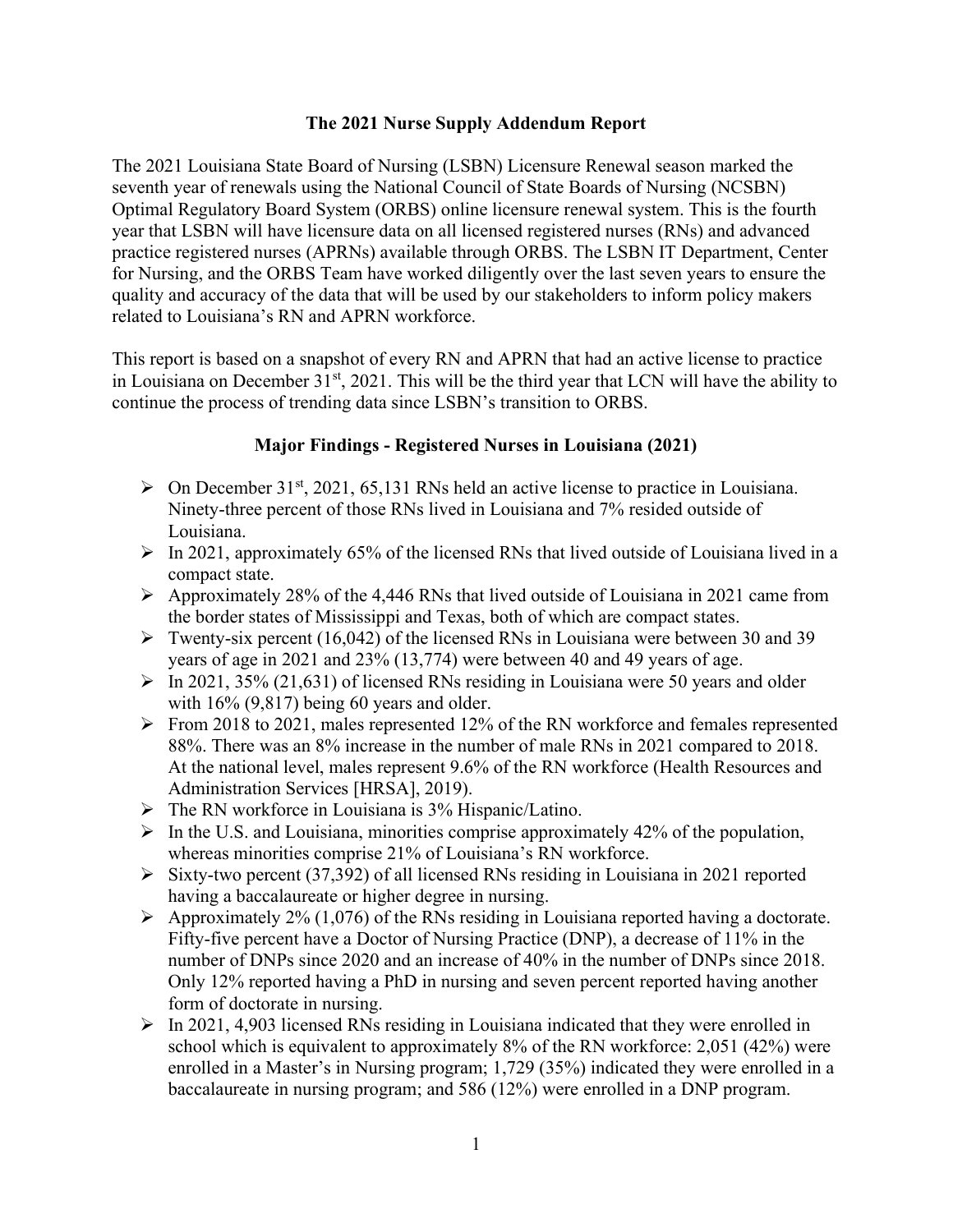- $\triangleright$  Between 2017 and 2021, there has been an 11% decrease in the number of students accepted for admission into Louisiana's RN to BSN programs.
- $\triangleright$  There was a 7% decrease in the number of students enrolled and a 4% decrease in the number of graduates from Louisiana's RN to BSN programs over the last year.
- $\triangleright$  Seventy-four percent (46,412) of the licensed RNs residing in Louisiana reported working full-time, 7% (4,440) part-time, and 7% (4,147) per diem.
- $\triangleright$  Nurses that were not employed indicated that they were either unemployed and seeking a nursing position (1,552; 2%) or unemployed not seeking work as a nurse (2,608; 4%) which is equivalent to approximately  $7\%$  (4,160) of the licensed RNs residing in Louisiana.
- $\triangleright$  Hospitals employed 60% (32,125) of the RNs residing in Louisiana which is in line with the 60% reported by HRSA in the 2018 National Sample Survey of Registered Nurses (2019).
- $\triangleright$  Sixty-four percent (33,973) of RNs residing in Louisiana reported working as staff nurses in 2021. Eleven percent (6,101) indicated they were APRNs, which is in line with the ll.5% reported at the national level (HRSA, 2019). Eight percent were nurse managers and 5% were case managers.
- $\triangleright$  Twelve percent (6,374) of the RNs residing and working in Louisiana reported their primary practice specialty area as acute care/critical care, followed by 11% (5,864) reporting medical-surgical as their specialty practice area, a 2% decrease in number.
- $\triangleright$  There was a 36% increase in the number of nurses reporting public health as their primary practice specialty over the last four years.
- $\triangleright$  Eighty-three percent of the RNs (50,057) working in Louisiana in 2021 reported that they provided direct patient care in their practice.
- $\triangleright$  Between 2018 and 2021, there was an 18% increase in the number of RNs holding three or more positions, yet the vast majority of RNs (90%) working and residing in Louisiana reported employment in only one nursing position in 2021.
- $\triangleright$  In 2021, 18% (9,500) of the RNs working and residing in Louisiana indicated that they were planning to leave their current nursing position which is a slight increase in number when compared to 2020 (9,331).
- $\triangleright$  Of the 9,500 RNs planning to leave their current nursing positions, 2,413 (25%) indicated that they would be retiring and 1,856 (20%) cited salary/pay as the reason for leaving their current position, which represents a 7% increase in number over the previous year.
- $\triangleright$  In 2021, approximately 48% (22,186) of the RNs that worked full-time reported annual salaries between \$60,000 and \$99,999. Four percent (1,705) of the full-time employed RNs reported annual salaries of less than \$40,000.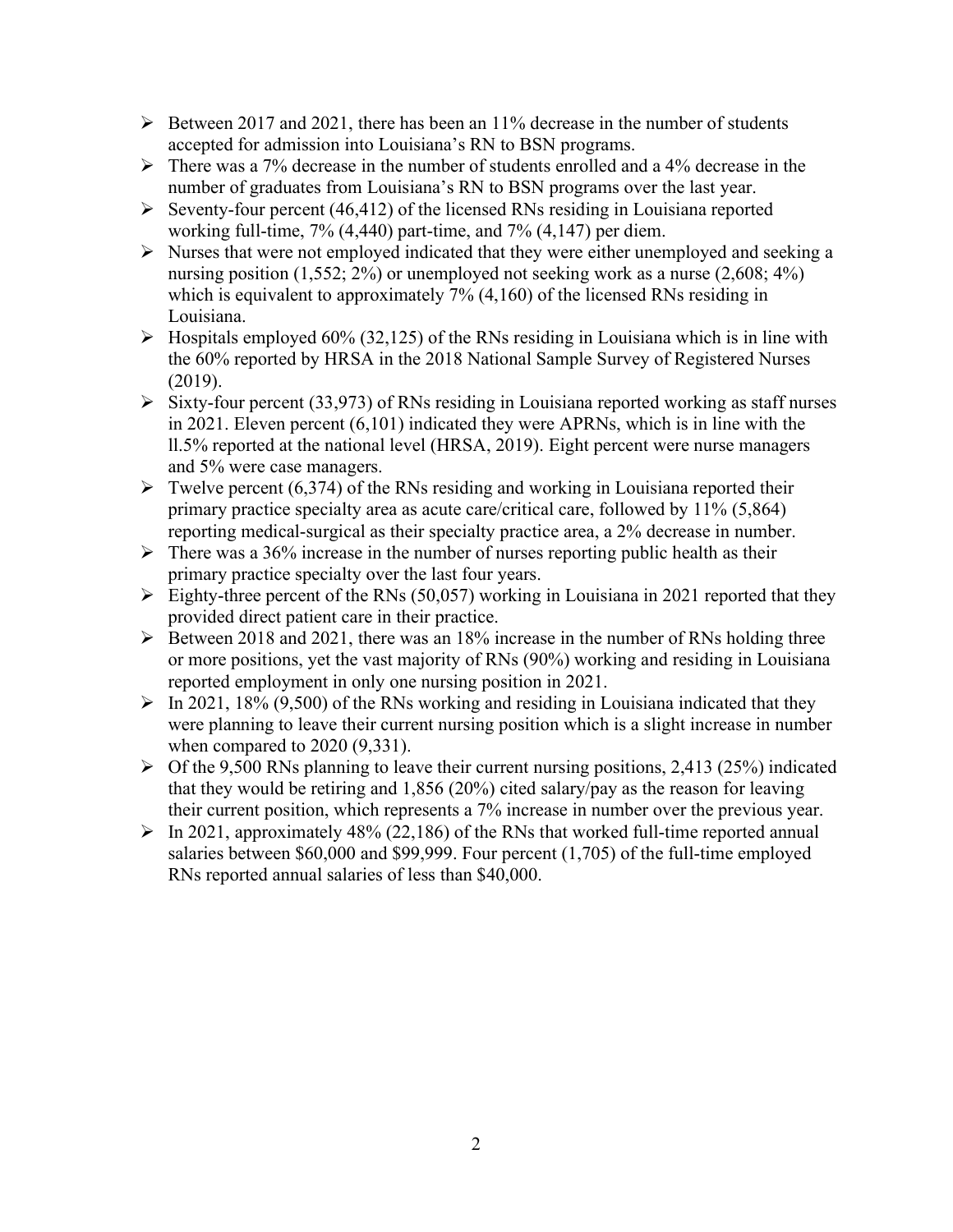# Major Findings - Advanced Practice Registered Nurses in Louisiana (2021)

- $\triangleright$  Of the 65,131 RNs holding an active license to practice in Louisiana in 2021, 13% (8,284) also held an active APRN license.
- $\triangleright$  Eighty-five percent (7,072) of the APRNs holding an active Louisiana license also reported Louisiana as their state of residence which represents a 6% increase in number from 2020.
- $\triangleright$  In 2021, approximately 77% (5,226) of all APRNs licensed and residing in Louisiana indicated that they were CNPs, 20% (1,382) were CRNAs, 2% (104) were CNSs, and 1% (56) were CNMs.
- $\triangleright$  Thirty-six percent (2,536) of the APRNs residing in Louisiana in 2021 were between 30 and 39 years of age and 30% (2,132) were between 40 and 49 years old.
- $\triangleright$  Eighteen percent (1,275) of Louisiana's APRNs were between 50 and 59 years of age and 11% (747) were 60 years and older.
- $\triangleright$  Eighty percent (5,658) of the licensed APRNs in Louisiana are females and 20% (1.414) are males.
- $\triangleright$  In 2021, 2% (154) of the licensed APRNs in Louisiana indicated that they were of Hispanic or Latino origin which reflects a 5% increase in number.
- $\triangleright$  Minorities represent approximately 19% of the APRN workforce in Louisiana: Black/African Americans represent 16% of the APRN workforce, followed by 1% Asian, and less than 1% of each of the following racial groups: American Indian (0.3%), Native Hawaiian  $(0.01\%)$ , two or more races  $(0.9\%)$  and other  $(0.5\%)$ .
- $\triangleright$  Eighty-seven percent (6,083) of the licensed APRNs residing in Louisiana in 2021 reported the masters' degree as their highest degree in nursing and 11% indicated that they held a doctorate degree in nursing which represents a 20% increase in number when compared to 2020 and a 70% increase in number over the last four years.
- $\triangleright$  Eighty-five percent (6,214) of the licensed APRNs residing in LA in 2021 were employed full-time, 7% (506) reported part-time employment, and 5% (343) indicated employment on a per diem basis.
- $\triangleright$  Forty-three percent (66) of the APRNs that reported being unemployed identified home and family obligations as the reason they were not employed and 16% (24) indicated that they were having difficulty finding a position as an APRN.
- $\triangleright$  Hospitals employed 37% (2,532) of the licensed APRNs residing in Louisiana, followed by 30% (2,055) that reported working in ambulatory care, 6% in community health (432), and 3% (191) in schools of nursing.
- $\triangleright$  In 2021, 92% (6,299) of the licensed APRNs residing in Louisiana reported working as an APRN, 4% (250) indicated that they were staff nurses, and 2% (142) were nurse faculty/educators.
- $\triangleright$  Thirty-two percent (2,153) of the licensed APRNs that resided in Louisiana in 2021 reported their primary specialty practice areas as adult health/adult family health, 20% (1,368) indicated anesthesia as their primary specialty practice area, 5% (348) reported pediatrics as their primary specialty, 5% (357) psych-mental health nursing, 4% (240) emergency room/trauma and 4% (280) acute care/critical care.
- $\triangleright$  Fifteen percent (1,033) of the licensed APRNs in Louisiana reported that they were employed in two positions and 4% (269) reported having three or more positions.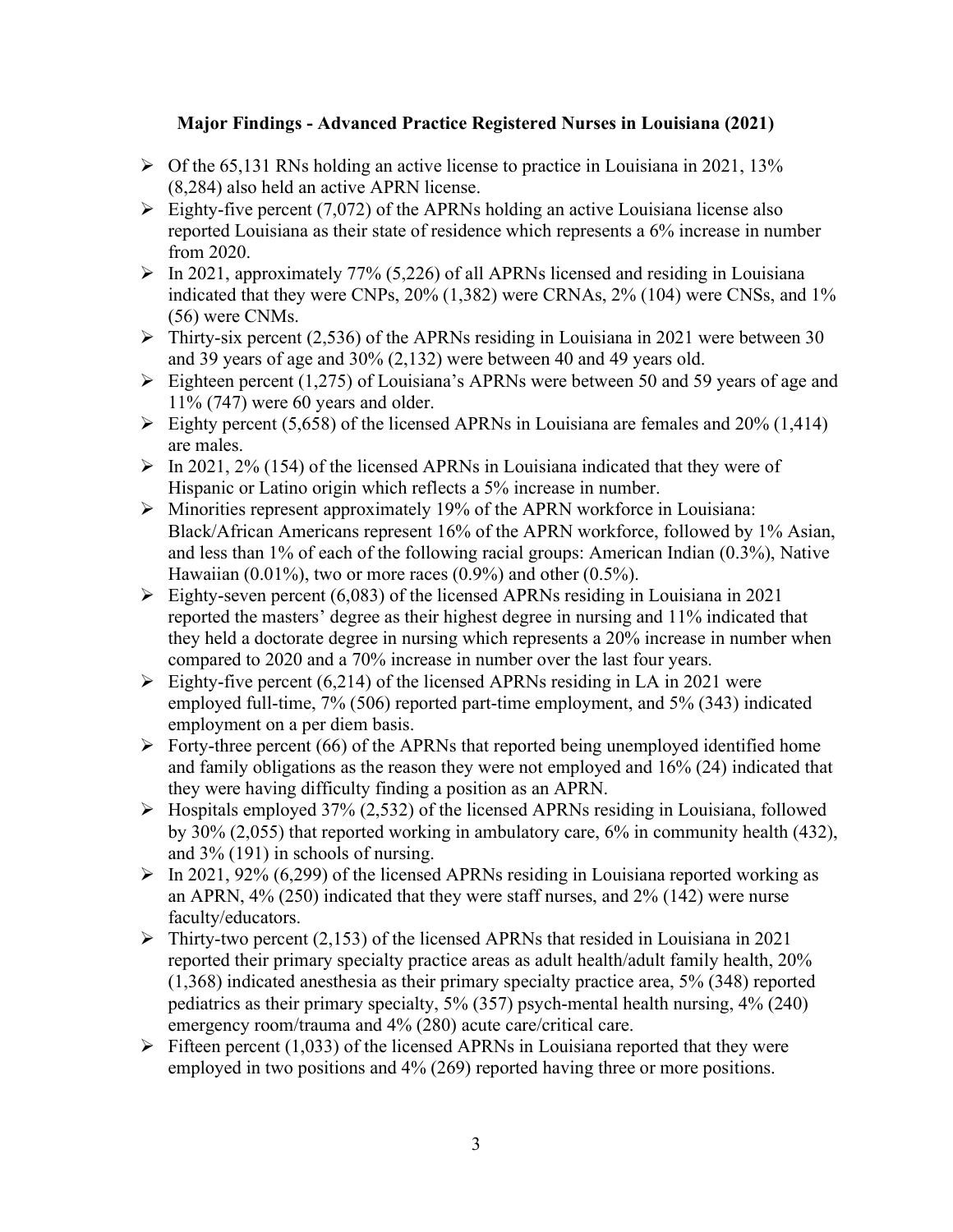- $\triangleright$  Forty-two percent (2,599) of the APRNs working full-time reported pre-tax annual earnings from all nursing positions worked, including overtime and bonuses between \$80,000 and \$124,999 in 2021 and 32% (1,939) reported annual earnings between \$125,000 and \$150,000 or more.
- Seventy percent (4,964) of the licensed APRNs residing in Louisiana in 2021 had prescriptive authority which reflects a 9% increase in number from 2020.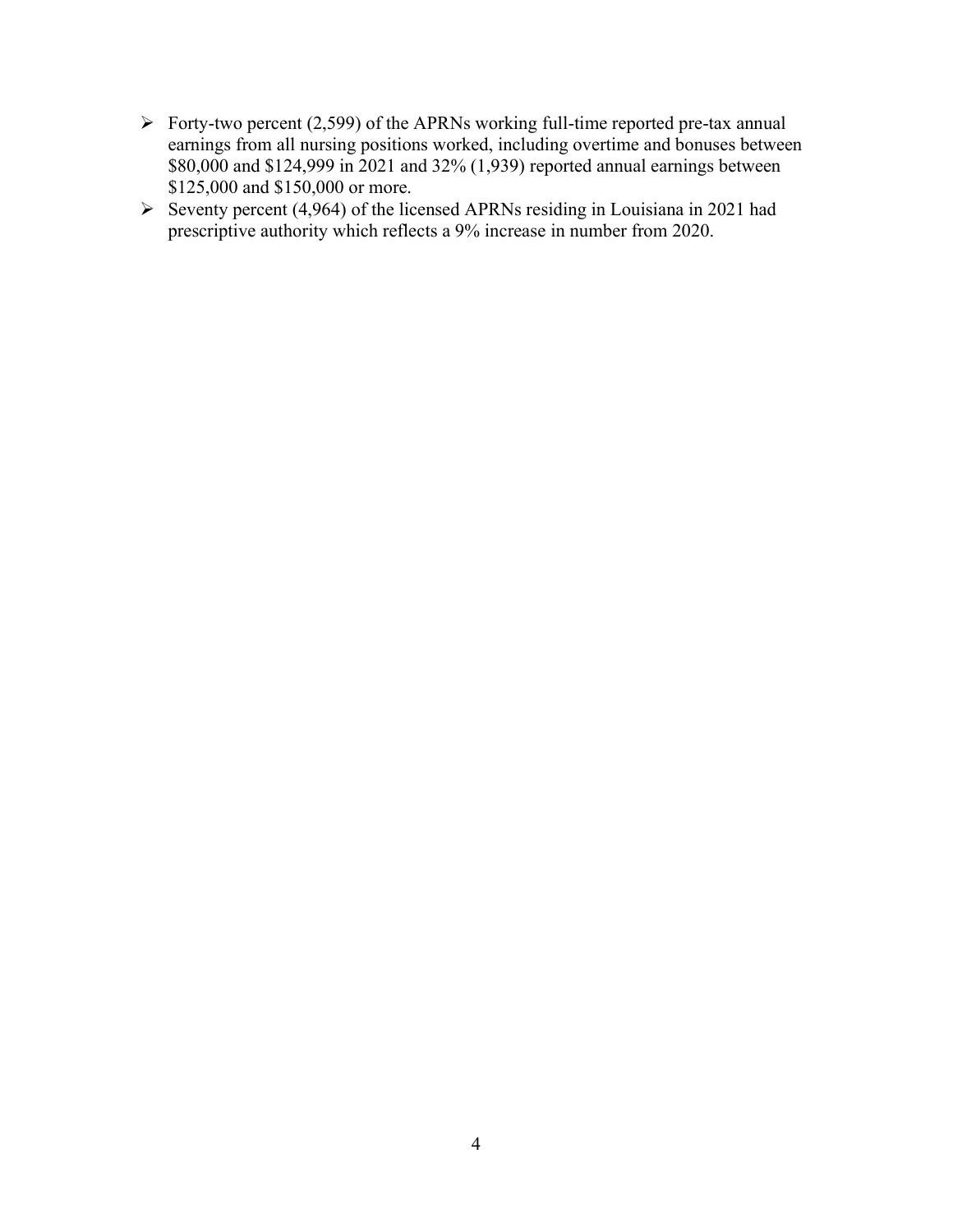#### Licensed Registered Nurses Residing in Louisiana

On December 31<sup>st</sup>, 2021, 65,131 RNs held an active license to practice in Louisiana. Ninetythree percent of those RNs lived in Louisiana and 7% resided outside of Louisiana (Table 1).

| <b>Report Year</b> | # of Nurses holding<br>an RN License in<br>LA (Residing in LA) |               | # of Nurses holding<br>an RN License in LA<br>(Not Residing in LA) |               |    | # of Nurses not<br>designating a<br>parish | Total # of Nurses<br><b>Holding a LA</b><br><b>RN</b> License |
|--------------------|----------------------------------------------------------------|---------------|--------------------------------------------------------------------|---------------|----|--------------------------------------------|---------------------------------------------------------------|
|                    | #                                                              | $\frac{0}{2}$ | #                                                                  | $\frac{0}{0}$ | #  | $\frac{0}{0}$                              |                                                               |
| 2021               | 60,649                                                         | 93%           | 4,446                                                              | $7\%$         | 36 | $0.1\%$                                    | 65,131                                                        |
| 2020               | 59,463                                                         | 90%           | 6,574                                                              | 10%           | 39 | $0.1\%$                                    | 66,076                                                        |
| 2019               | 59,233                                                         | 85%           | 10,361                                                             | 15%           | 53 | 0.1%                                       | 69,647                                                        |
| 2018               | 57,344                                                         | 85%           | 10,022                                                             | 15%           | 62 | 0.1%                                       | 67,428                                                        |
| 1 & 4 Year         | $12\% / 16\%$                                                  |               | $132\% / 156\%$                                                    |               |    | $18\% / 142\%$                             | $11\% / 13\%$                                                 |
| Variance           |                                                                |               |                                                                    |               |    |                                            |                                                               |

Table 1. Licensed RNs Residing in LA

In 2021, approximately 65% of the licensed RNs that lived outside of Louisiana lived in a compact state. Approximately 28% (36% in 2020) of the 4,446 RNs (6,574 RNs in 2020) that lived outside of Louisiana in 2021 came from the border states of Mississippi and Texas, both of which are compact states (Table 2).

| Rank                    | <b>State</b> | Compact                                | Number of       | Number of       | Number of       | Number of       |
|-------------------------|--------------|----------------------------------------|-----------------|-----------------|-----------------|-----------------|
|                         |              | <b>Status</b>                          | <b>RNs 2018</b> | <b>RNs 2019</b> | <b>RNs 2020</b> | <b>RNs 2021</b> |
|                         | Mississippi  | Compact                                | 2,373           | 2,319           | 1,252           | 663             |
| $\overline{2}$          | Texas        | Compact                                | 1,948           | 1,899           | 1,095           | 575             |
| 3                       | Ohio         | Enacted:<br>awaiting<br>implementation |                 | 336             | 411             | 434             |
| $\overline{\mathbf{4}}$ | New York     | Legis. Pending                         | 308             | 346             | 360             | 364             |
| 5                       | Illinois     | Legis. Pending                         |                 | 301             | 330             | 352             |
| 6                       | California   | No Action                              |                 |                 | 238             | 284             |
| 7                       | Pennsylvania | Enacted:<br>awaiting<br>implementation |                 |                 | 239             | 254             |
| 8                       | Florida      | Compact                                | 594             | 620             | 340             | 174             |
| 9                       | Alabama      | Compact                                | 329             | 383             | 236             | 139             |
| 10                      | Georgia      | Compact                                | 384             | 398             | 199             | 103             |
|                         |              |                                        |                 |                 |                 | $3,342 = 75\%$  |

| Table 2. Top 10 States of Residence for RNs Not Residing in Louisiana 2021 |  |  |
|----------------------------------------------------------------------------|--|--|
|                                                                            |  |  |

NOTE: Historically, the majority of the analysis presented on the RN and APRN workforce in Louisiana is based on those nurses that reside in Louisiana, therefore, it is not anticipated that the NLC will have a significant impact on these numbers from year to year. From this point forward in the current report, data will be provided on the 60,649 RNs that reported Louisiana as their state of residence in 2021 which reflects Louisiana's available nursing workforce.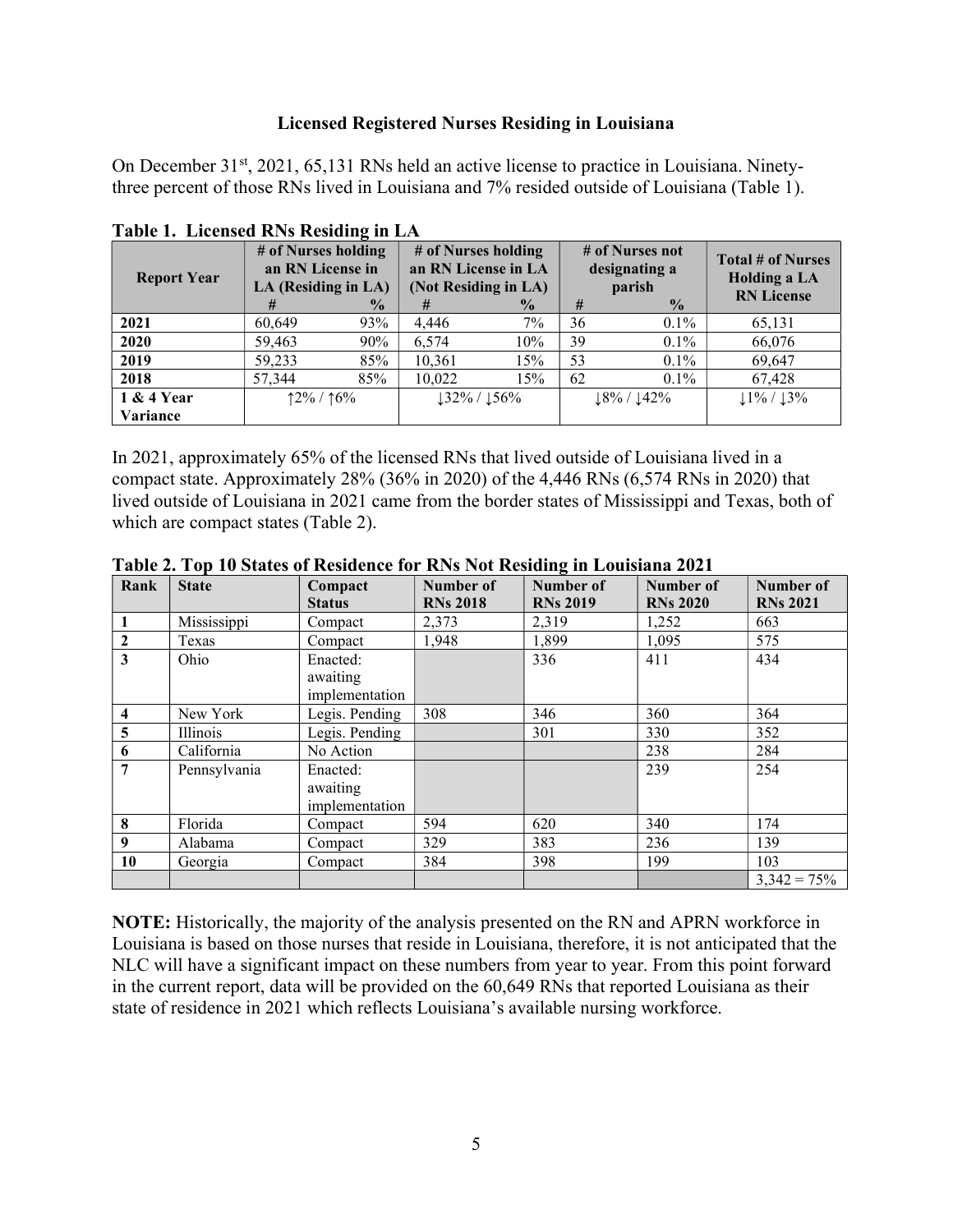# Age Distribution for Registered Nurses in Louisiana

Twenty-six percent (16,042) of the licensed RNs in Louisiana were between 30 and 39 years of age in 2021 and 23% (13,774) were between 40 and 49 years of age (Table 3). In 2021, over a third (35%) of licensed RNs residing in Louisiana were 50 years and older with 16% being 60 years and older. The mean age for RNs in LA was 45 years, with a median age of 44 years compared to a national average of 50 years and a median of 48 years according to findings from the 2018 National Sample Survey of Registered Nurses (U.S Department of Health and Human Services [DHHS] Health Resources and Services Administration [HRSA], 2019).

| ਣਾ<br><b>Report</b> | $30$            |               | 30-39         |               | $40 - 49$                       |               | 50-59          |               | $60$ and $>$ |               |
|---------------------|-----------------|---------------|---------------|---------------|---------------------------------|---------------|----------------|---------------|--------------|---------------|
| Year                | #               | $\frac{0}{0}$ | #             | $\frac{0}{0}$ | #                               | $\frac{0}{0}$ | #              | $\frac{0}{0}$ | #            | $\frac{0}{0}$ |
| 2021                | 9.202           | 15%           | 16,042        | 26%           | 13.774                          | 23%           | 11.814         | 19%           | 9.817        | 16%           |
| 2020                | 7,593           | 13%           | 15.739        | 26%           | 13.704                          | 23%           | 11.870         | 20%           | 10.557       | 18%           |
| 2019                | 7,653           | 13%           | 15.701        | 27%           | 13,738                          | 23%           | 11.783         | 20%           | 10.358       | 17%           |
| 2018                | 7,508           | 13%           | 15,084        | 26%           | 13.507                          | 24%           | 11,572         | 20%           | 9.673        | 17%           |
| 1 & 4 Year          | $121\% / 123\%$ |               | $12\% / 16\%$ |               | $\uparrow$ 0.5% / $\uparrow$ 2% |               | $10.5\%$ / 12% |               | $17\%$ / 11% |               |
| <b>Variance</b>     |                 |               |               |               |                                 |               |                |               |              |               |

| Table 3. Age Distribution of Licensed RNs Residing in LA |
|----------------------------------------------------------|
|----------------------------------------------------------|

Number of respondents  $2021 = 60,649$ ; Mean age = 45.32 years; Median age = 44 years

#### Gender of Registered Nurses in Louisiana

The gender distribution for the U.S. population is 49% male and 51% female, which is equivalent to that of Louisiana's population (U.S. Census Bureau, 2019). The gender distribution for RNs in Louisiana is not reflective of the state or national percentages. Since 2018, males represented 12% of the RN workforce and females represented 88% (Table 4). Over the last four years there was an 8% increase in the number of male RNs. At the national level, males represent 9.6% of the RN workforce (HRSA, 2019).

| <b>Report Year</b>  |       | <b>Male</b>   |        | Female        |
|---------------------|-------|---------------|--------|---------------|
|                     | #     | $\frac{0}{0}$ | #      | $\frac{0}{0}$ |
| 2021                | 7,207 | 12%           | 53,442 | 88%           |
| 2020                | 7,063 | 12%           | 52,400 | 88%           |
| 2019                | 7.021 | 12%           | 52,212 | 88%           |
| 2018                | 6.653 | 12%           | 50,691 | 88%           |
| 1 & 4 Year Variance |       | $12\% / 18\%$ |        | $12\% / 15\%$ |

Table 4. Gender Distribution of Licensed RNs Residing in LA

Number of respondents  $= 60,649$ 

## Ethnicity and Race of Licensed Registered Nurses in Louisiana

According to the U.S. Census Bureau (2021), 18.5% of the U.S. population is Hispanic/Latino, whereas 5.3% of Louisiana's population is Hispanic/Latino. Hispanics/Latinos represent 10.2% of the RN workforce at the national level (HRSA, 2019). The RN workforce in Louisiana remained at 3% Hispanic/Latino in 2021, although the number of Hispanic/Latino RNs has increased by 13% over the last four years (Table 5).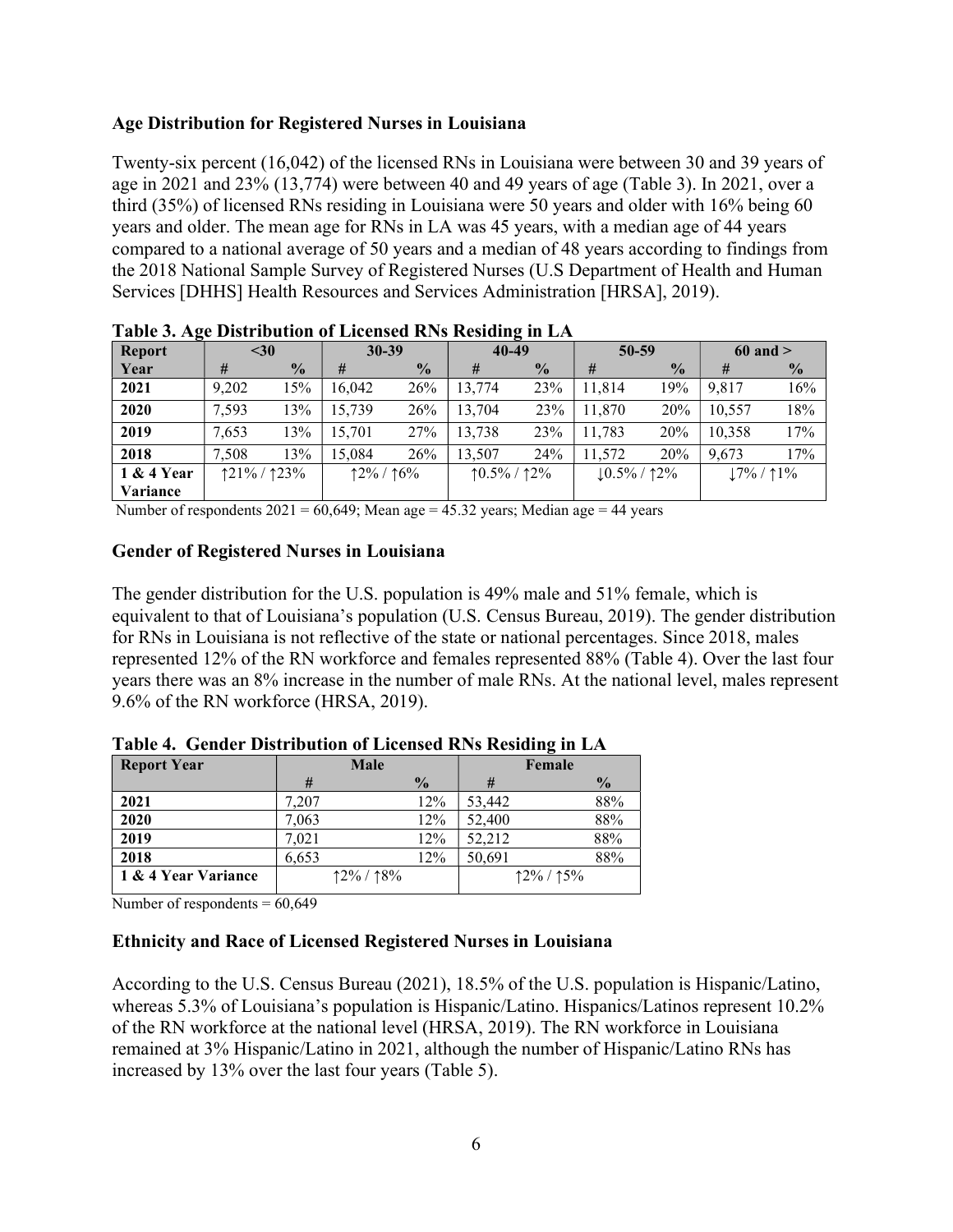| <b>Report Year</b> | Yes        |               | $\bf No$      |               |  |
|--------------------|------------|---------------|---------------|---------------|--|
|                    | #          | $\frac{0}{0}$ | #             | $\frac{6}{9}$ |  |
| 2021               | 1,747      | 3%            | 58,902        | 97%           |  |
| 2020               | 1,676      | 3%            | 57,787        | 97%           |  |
| 2019               | 1,624      | 3%            | 57,609        | 97%           |  |
| 2018               | 1,540      | 3%            | 55,774        | 97%           |  |
| 1 & 4 Year         | 14% / 113% |               | $12\% / 16\%$ |               |  |
| Variance           |            |               |               |               |  |

Table 5. Ethnicity (Hispanic Origin)

Number of respondents  $= 60,649$ 

In the U.S. and Louisiana, minorities comprise approximately 42% of the population, whereas minorities comprise 21% of Louisiana's RN workforce (Table 6). At the national level, minorities comprise 26.7% of the RN workforce: Hispanic/Latino (10.2%); Black (7.8%); Asian (5.2%); American Indian/Alaskan Native (0.3%); Native Hawaiian/Pacific Islander (0.6%); and two or more races (1.7%) (HRSA, 2019).

| <b>Report</b> | White        |               | <b>Black</b>                   |               |     | <b>Asian</b>  |               | American      |                         | <b>Native</b> |       | <b>Two or More</b> | <b>Other</b> |               |
|---------------|--------------|---------------|--------------------------------|---------------|-----|---------------|---------------|---------------|-------------------------|---------------|-------|--------------------|--------------|---------------|
| Year          |              |               | <b>African</b>                 |               |     |               |               | Indian/       | Hawaiian/               |               | Races |                    |              |               |
|               |              |               | American                       |               |     |               | <b>Alaska</b> |               | <b>Pacific Islander</b> |               |       |                    |              |               |
|               | #            | $\frac{0}{0}$ | #                              | $\frac{0}{2}$ | #   | $\frac{0}{0}$ |               | <b>Native</b> | #                       | $\frac{0}{0}$ | #     | $\frac{0}{0}$      | #            | $\frac{0}{0}$ |
|               |              |               |                                |               |     |               | #             | $\frac{1}{2}$ |                         |               |       |                    |              |               |
| 2021          | 47.691       | 79%           | 10.428                         | 17%           | 942 | $2\%$         | 250           | $0.4\%$       | 51                      | $0.1\%$       | 714   | $1\%$              | 551          | $1\%$         |
| 2020          | 47.104       | 79%           | 10.006                         | 17%           | 916 | $2\%$         | 243           | $0.4\%$       | 52                      | $0.1\%$       | 615   | $1\%$              | 520          | $1\%$         |
| 2019          | 47.115       | 80%           | 9,835                          | 17%           | 914 | $2\%$         | 245           | $0.4\%$       | 57                      | $0.1\%$       | 533   | $1\%$              | 514          | $1\%$         |
| 2018          | 45,761       | 80%           | 9,317                          | 16%           | 842 | $1\%$         | 237           | $0.4\%$       | 58                      | $0.1\%$       | 422   | $0.7\%$            | 417          | $0.7\%$       |
| 1 & 4         | $1\% / 14\%$ |               | $\uparrow$ 4% / $\uparrow$ 12% |               |     | $13\%$        |               | $13\% / 15\%$ |                         | $12\% / 12\%$ |       | $116\%$ / 169%     | $16\%$ /     | 132%          |
| Year          |              |               |                                |               |     | 12%           |               |               |                         |               |       |                    |              |               |
| Variance      |              |               |                                |               |     |               |               |               |                         |               |       |                    |              |               |

Table 6. Racial Distribution of RNs Residing in Louisiana

Number of respondents  $= 60,627$ 

## Educational Preparation of Registered Nurses in Louisiana

Over the last four years there has been no change in the proportion of licensed RNs in Louisiana with the initial nursing degree/credential that qualified them for their first U.S. nursing license: 4% vocational/practical; 5% diploma (6% in 2018, 2019, 2020); 40% associate degree; 50% (49% in 2018 and 2019) baccalaureate; and less than 1% Masters or higher (Table 7). There was a 4% increase in the number of licensed RNs reporting that a vocational/practical certificate was their entry level degree into nursing followed by a 3% increase for those indicating that the baccalaureate degree and a 2% increase that the associate degree was their initial nursing education preparation.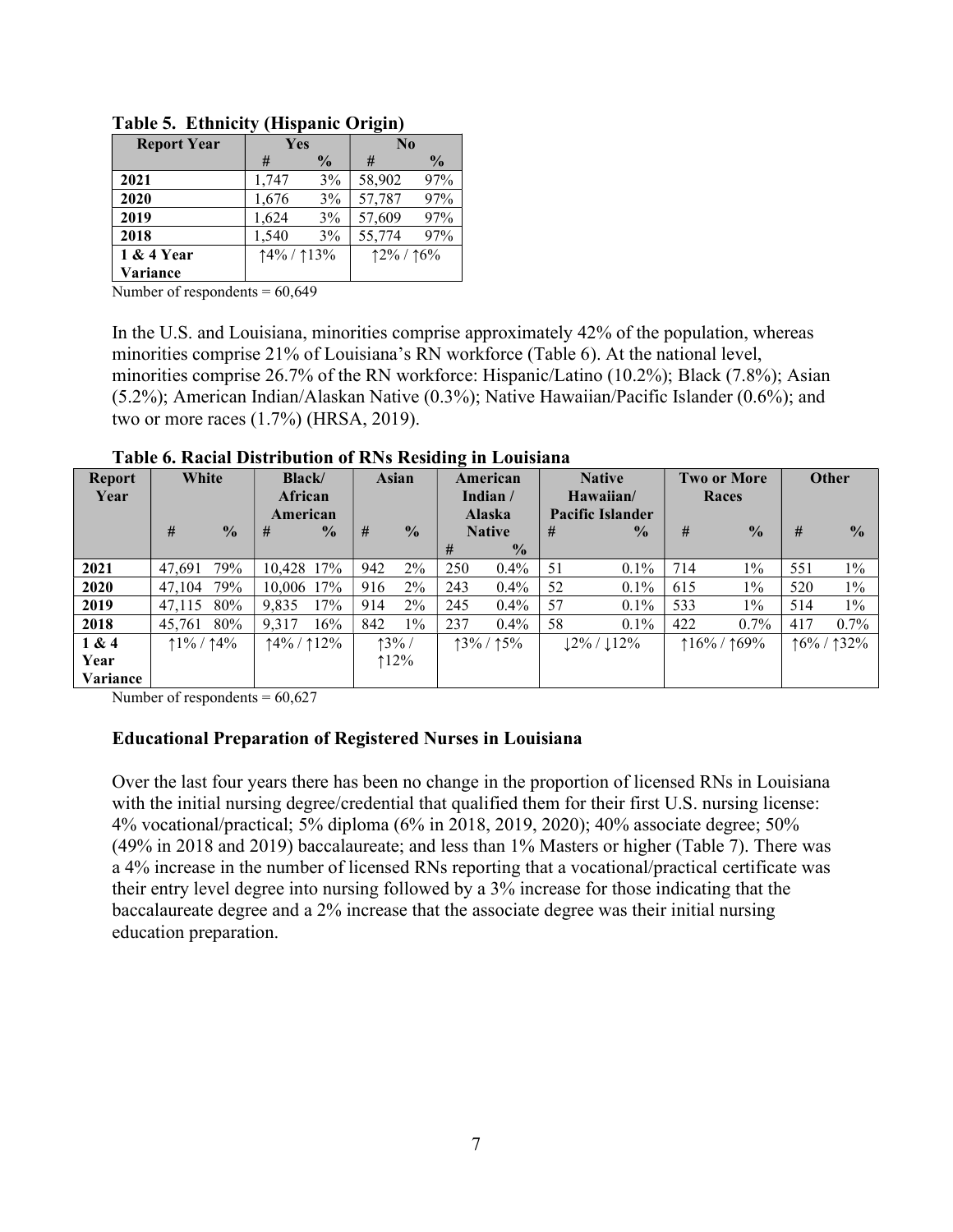| <b>Report</b>   | <b>Vocational/</b> |               | <b>Diploma Nurse</b> |               | <b>Associate Degree</b> |               | <b>BSN</b>    |               | <b>Masters or</b> |               |
|-----------------|--------------------|---------------|----------------------|---------------|-------------------------|---------------|---------------|---------------|-------------------|---------------|
| Year            | <b>Practical</b>   |               |                      |               |                         |               |               |               | Higher            |               |
|                 | #                  | $\frac{0}{0}$ | #                    | $\frac{0}{0}$ | #                       | $\frac{0}{0}$ | #             | $\frac{0}{2}$ | #                 | $\frac{0}{0}$ |
| 2021            | 2,360              | $4\%$         | 3,284                | 5%            | 24,119                  | 40%           | 30,431        | 50%           | 366               | $0.6\%$       |
| 2020            | 2,272              | $4\%$         | 3,414                | 6%            | 23,661                  | 40%           | 29,664        | 50%           | 386               | $0.6\%$       |
| 2019            | 2,252              | $4\%$         | 3,588                | 6%            | 23,603                  | 40%           | 29,012        | 49%           | 377               | $0.6\%$       |
| 2018            | 2.173              | $4\%$         | 3,662                | 6%            | 22,879                  | 40%           | 27,966        | 49%           | 357               | $0.6\%$       |
| 1 & 4 Year      | $14\%$ / 19%       |               | $14\%$ / $10\%$      |               |                         | $12\% / 15\%$ | $13\% / 19\%$ |               |                   | l5% / ↑3%     |
| <b>Variance</b> |                    |               |                      |               |                         |               |               |               |                   |               |

Table 7. Basic Educational Preparation of RNs Residing in Louisiana

Number of respondents  $= 60,560$ 

#### Highest Degree Held by Registered Nurses in Louisiana

Sixty-two percent (37,392) of all licensed RNs residing in Louisiana in 2021 reported having a baccalaureate or higher degree in nursing (Table 8). In addition, 62% (33,227) of licensed RNs that are working as a RN reported having a baccalaureate or higher degree in nursing which exceeds the 59% reported nationwide according to the Future of Nursing Campaign for Action Dashboard (2022).

| $\sim$<br><b>Report</b><br>Year | Diploma in<br><b>Nursing</b> |               | <b>Associate</b><br><b>Degree</b> |               | <b>Bachelors'</b> in<br><b>Nursing</b> |               | Master's in<br><b>Nursing</b> |               | <b>Doctorate</b><br>in Nursing |               |
|---------------------------------|------------------------------|---------------|-----------------------------------|---------------|----------------------------------------|---------------|-------------------------------|---------------|--------------------------------|---------------|
|                                 |                              |               | in Nursing                        |               |                                        |               |                               |               |                                |               |
|                                 | #                            | $\frac{0}{0}$ | #                                 | $\frac{0}{2}$ | #                                      | $\frac{1}{2}$ | #                             | $\frac{0}{0}$ | #                              | $\frac{0}{0}$ |
| 2021                            | 2,320                        | 4%            | 20,848                            | 34%           | 29,094                                 | 48%           | 7,490                         | 12%           | 808                            | $1\%$         |
| 2020                            | 2,415                        | $4\%$         | 20,031                            | 34%           | 28,206                                 | 47%           | 7,869                         | 13%           | 876                            | $1\%$         |
| 2019                            | 2,596                        | $4\%$         | 20,488                            | 35%           | 27,717                                 | 47%           | 7,305                         | 12%           | 726                            | $1\%$         |
| 2018                            | 2,660                        | $5\%$         | 19,935                            | 35%           | 26,768                                 | 47%           | 7.034                         | 12%           | 640                            | $1\%$         |
| 1 & 4 Year                      | $14\% / 13\%$                |               | $14\%$ / $15\%$                   |               | 13% / 19%                              |               | $15\%$ / 16%                  |               | $18\%$ / 126%                  |               |
| Variance                        |                              |               |                                   |               |                                        |               |                               |               |                                |               |

Table 8. Highest Degree in Nursing held by RNs Residing in LA

Number of respondents =  $60,560$ ; RNs working as a RN =  $53,301$ .

In 2021, over 18,000 RNs reported having non-nursing degrees (Table 9). Over half (54%) of these nurses had a bachelors' degree in a field outside of nursing and 33% had an associate degree in a non-nursing discipline.

Table 9. Highest Non-Nursing Degree held by RNs Residing in LA

|               | $\epsilon$              | $\epsilon$    | $\overline{ }$           |                    | $\overline{\phantom{a}}$ |                        |                    |               |
|---------------|-------------------------|---------------|--------------------------|--------------------|--------------------------|------------------------|--------------------|---------------|
| <b>Report</b> | <b>Non-Nursing</b>      |               |                          | <b>Non-Nursing</b> |                          | <b>Non-Nursing</b>     | <b>Non-Nursing</b> |               |
| Year          | <b>Associate Degree</b> |               | <b>Bachelors' Degree</b> |                    |                          | <b>Master's Degree</b> | <b>Doctorate</b>   |               |
|               | #                       | $\frac{0}{0}$ | #                        | $\frac{6}{9}$      | #                        | $\frac{0}{0}$          | #                  | $\frac{0}{0}$ |
| 2021          | 6,258                   | 33%           | 10,143                   | 54%                | 2.049                    | 11%                    | 268                | $1\%$         |
| 2020          | 6,031                   | 33%           | 9.907                    | 54%                | 2,087                    | 11%                    | 277                | 2%            |
| 2019          | 5,854                   | 33%           | 9,750                    | 54%                | 2,022                    | 11%                    | 280                | 2%            |
| 2018          | 5,530                   | 32%           | 9,387                    | 55%                | 1.943                    | 11%                    | 277                | 2%            |
| 1 & 4 Year    |                         | $14\% / 13\%$ |                          | $12\% / 18\%$      |                          | $12\% / 15\%$          |                    | $13\% / 13\%$ |
| Variance      |                         |               |                          |                    |                          |                        |                    |               |

Number of respondents  $= 18,718$ 

Approximately 2% (1,076) of the RNs residing in Louisiana reported having a doctorate. Fiftyfive percent of the doctoral prepared RNs have a Doctor of Nursing Practice (DNP), a decrease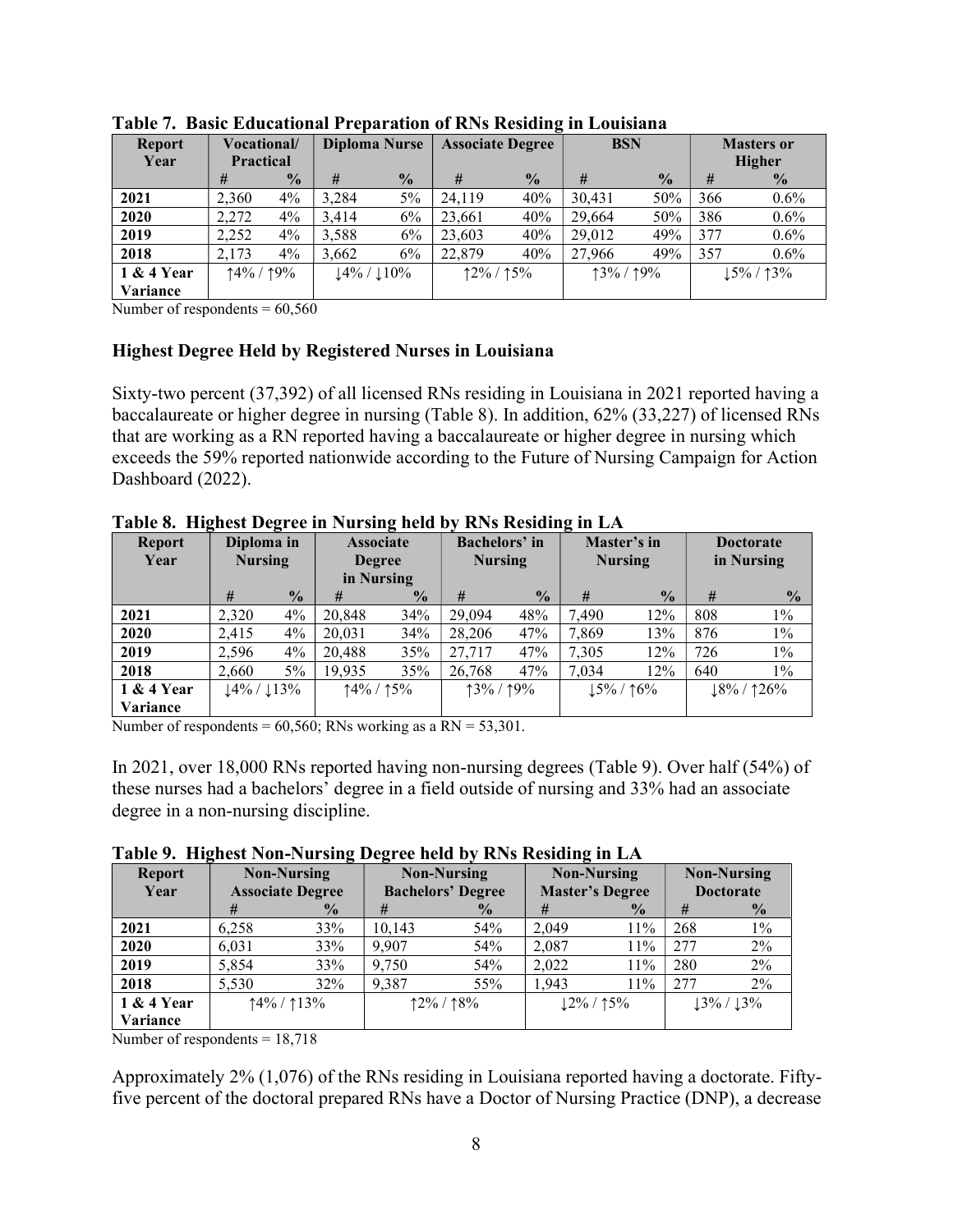of 11% in the number of DNPs since 2020 and an increase of 40% in the number of DNPs since 2018, and 25% have a doctorate in a field other than nursing (Table 10). Only 12% reported having a PhD in nursing and 7% reported having another form of doctorate in nursing.

| TUDIO TAL     | T TRUS OF D'OCLOI ALLES HUILLES T<br><b>EXCHIPLE TO INCREASE IN EQUIPMENT</b> |               |     |               |    |                            |                           |               |  |
|---------------|-------------------------------------------------------------------------------|---------------|-----|---------------|----|----------------------------|---------------------------|---------------|--|
| <b>Report</b> | <b>PhD</b> in Nursing                                                         |               |     | <b>DNP</b>    |    | <b>Other Doctorates in</b> | <b>Doctorate in Other</b> |               |  |
| Year          |                                                                               |               |     |               |    | Nursing (e.g., DNS)        | Field                     |               |  |
|               | #                                                                             | $\frac{1}{2}$ | #   | $\frac{1}{2}$ |    | $\frac{1}{2}$              | #                         | $\frac{0}{0}$ |  |
| 2021          | 133                                                                           | 12%           | 596 | 55%           | 79 | $7\%$                      | 268                       | 25%           |  |
| 2020          | 132                                                                           | 11%           | 670 | 58%           | 74 | 6%                         | 277                       | 24%           |  |
| 2019          | 128                                                                           | 13%           | 515 | 51%           | 83 | 8%                         | 280                       | 28%           |  |
| 2018          | 127                                                                           | 14%           | 426 | 46%           | 87 | 9%                         | 277                       | 30%           |  |
| 1 & 4 Year    |                                                                               | $1\% / 15\%$  |     | $11\%$ / 140% |    | $17\% / 19\%$              |                           | $13\% / 13\%$ |  |
| Variance      |                                                                               |               |     |               |    |                            |                           |               |  |

Table 10. Types of Doctorates held by Licensed RNs Residing in Louisiana

Total number of RNs with doctorates  $= 1,076$ 

#### Registered Nurses Advancing Their Education

According to the Institute of Medicine Report on the Future of Nursing: Leading Change, Advancing Health, it is essential for nurses not to be stagnant in terms of their education (2010). Nurses must advance their education if they are to provide high quality, technologically advanced patient centered, cost effective, healthcare to patients with complex, and in many incidences, multiple health conditions (2010). In 2021, 4,903 licensed RNs residing in Louisiana indicated that they were enrolled in school which is equivalent to approximately 8% of the RN workforce (Table 11). Of those that were enrolled in school, 2,051 (42%) were enrolled in a Master's in Nursing program, 1,729 (35%) indicated they were enrolled in a baccalaureate in nursing program, and 586 (12%) were enrolled in a DNP program. Seven percent (341) of the RNs reported being enrolled in non-nursing post education programs.

| <b>Report</b><br>Year |    | <b>ADN</b>    | <b>BSN</b> |               | <b>MSN</b> |               |    | <b>PhD</b>    | 0   | <b>DNP</b>    | <b>Doctorate</b><br><b>Nursing</b><br><b>Other</b><br>(e.g.,<br><b>DNS/DNSc)</b> |               |    | Doctorate/<br>Non-<br><b>Nursing</b> |     | $*Non-$<br><b>Nursing</b><br><b>Post RN</b><br><b>Education</b> | <b>Total</b> |
|-----------------------|----|---------------|------------|---------------|------------|---------------|----|---------------|-----|---------------|----------------------------------------------------------------------------------|---------------|----|--------------------------------------|-----|-----------------------------------------------------------------|--------------|
|                       | #  | $\frac{0}{0}$ | #          | $\frac{0}{0}$ | #          | $\frac{0}{0}$ | #  | $\frac{0}{0}$ | #   | $\frac{0}{0}$ | #                                                                                | $\frac{0}{2}$ | #  | $\frac{0}{0}$                        | #   | $\frac{1}{2}$                                                   |              |
| 2021                  | 38 | $1\%$         | ,729       | 35%           | 2,051      | 42%           | 64 | $1\%$         | 586 | 12%           | 29                                                                               | $0.6\%$       | 65 | $1\%$                                | 341 | 7%                                                              | 4,903        |
| 2020                  |    | 24 0.5%       | 1,569      | 32%           | 2,186      | 44%           | 70 | $1\%$         | 660 | 13%           | 36                                                                               | 0.7%          | 66 | $1\%$                                | 367 | $7\%$                                                           | 4,978        |
| 2019                  | 40 | $1\%$         | 1,582      | 34%           | 1,910      | 41%           | 66 | $1\%$         | 614 | 13%           | 24                                                                               | $0.5\%$       | 80 | $2\%$                                | 324 | 7%                                                              | 4,640        |
| 2018                  | 47 | $1\%$         | 1,412      | 32%           | 1,863      | 43%           | 62 | $1\%$         | 585 | 13%           | 21                                                                               | $0.5\%$       | 87 | $2\%$                                | 299 | 7%                                                              | 4,376        |
| 1 & 4                 |    | 158%/         | $110\%$ /  |               |            | $16\%$ / 10%  |    | 19%           |     | $11\%$ /      |                                                                                  | 119%          |    | $12\%$ /                             |     | 17%                                                             | $12\%$ /     |
| Year                  |    | 119%          | 122%       |               |            |               |    | 13%           |     | $10.2\%$      |                                                                                  | 138%          |    | 125%                                 |     | 14%                                                             | 12%          |
| Variance              |    |               |            |               |            |               |    |               |     |               |                                                                                  |               |    |                                      |     |                                                                 |              |

Table 11. Licensed RNs Enrolled in Post-RN Programs In and Out of Louisiana

Note: Non-Nursing Programs: AD Non-Nursing (22), BS Non-Nursing (72), MS Non-Nursing (247) were included in the total

#### RN to BSN Progression

Increasing the number of RNs with a BSN in Nursing to 80% by 2020 was another hallmark recommendation from the Institute of Medicine Report (2010). Between 2017 and 2021, there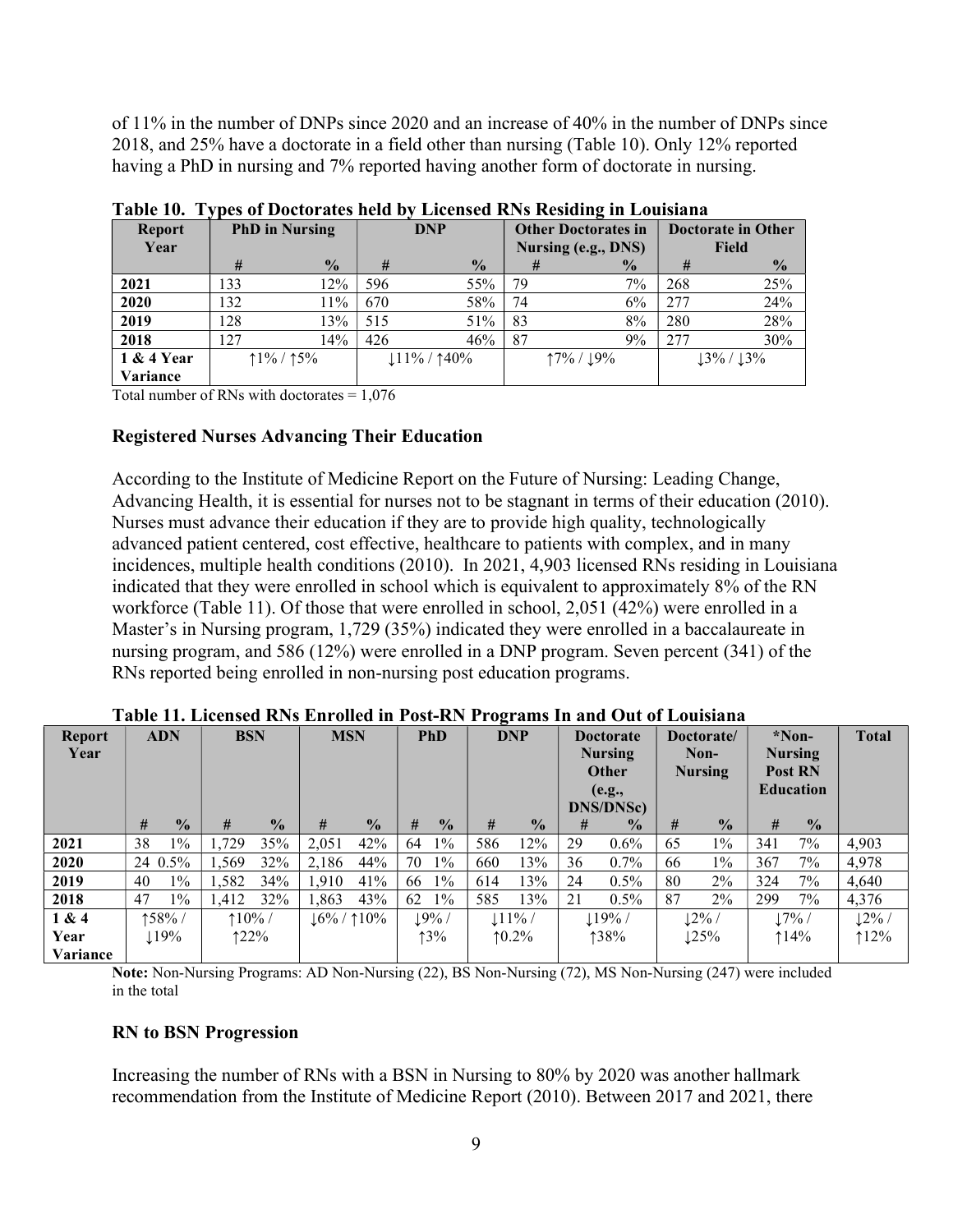has been a 26% decrease in the number of students accepted for admission into Louisiana's RN to BSN programs (Table 12). There has been a decrease in the number of students enrolled (7% decrease) and the number graduating (4% decrease) from Louisiana's RN to BSN programs over the last year.

| <b>Report Year</b>     | <b>RN</b> to BSN Admitted           | <b>RN</b> to BSN Enrolled         | <b>RN</b> to BSN Graduates         |
|------------------------|-------------------------------------|-----------------------------------|------------------------------------|
| 2021                   | 1,001                               | 1.248                             | 597                                |
| 2020                   | 1,131                               | 1,342                             | 622                                |
| 2019                   | 1,171                               | 1,283                             | 609                                |
| 2018                   | 1,184                               | 1,325                             | 646                                |
| 2017                   | 1.348                               | 1.361                             | 682                                |
| 1 & 5 Year<br>Variance | $\downarrow$ 11% / $\downarrow$ 26% | $\downarrow$ 7% / $\downarrow$ 8% | $\downarrow$ 4% / $\downarrow$ 12% |

Table 12. Post RN Student Enrollment and Graduates from Louisiana Nursing Programs

Source of data: 2020-2021 School of Nursing Annual Reports

#### Employment Distribution of Registered Nurses

Seventy-four percent (46,412) of the licensed RNs residing in Louisiana reported working fulltime, 7% (4,440) part-time, and 7% (4,147) per diem (Table 13). At the national level, findings from the 2018 National Sample Survey of Registered Nurses revealed that 79% of licensed RNs reported full-time employment as a nurse (HRSA, 2019). Nurses that were not employed indicated that they were either unemployed and seeking a nursing position (1,552; 2%) or unemployed not seeking work as a nurse (2,608; 4%) which is equivalent to approximately 7% (4,160) of the licensed RNs residing in Louisiana.

| <b>Employment Status</b>     |        | 2021          |        | 2020          |        | 2019          |        | 2018          | 1 & 4 Year       |
|------------------------------|--------|---------------|--------|---------------|--------|---------------|--------|---------------|------------------|
|                              | #      | $\frac{0}{0}$ | #      | $\frac{1}{2}$ | #      | $\frac{0}{0}$ | #      | $\frac{1}{2}$ | Variance         |
| <b>Full-time in nursing</b>  | 46.412 | 74%           | 45,628 | 74%           | 45,279 | 74%           | 43,711 | 75%           | $12\% / 16\%$    |
| Part-time in nursing         | 4.440  | 7%            | 4,525  | 7%            | 4.610  | 8%            | 4,486  | 8%            | $12\%$ / $11\%$  |
| Per diem in nursing          | 4,147  | 7%            | 4,019  | 7%            | 3,990  | $7\%$         | 3,743  | $6\%$         | $13\%$ / 111%    |
| <b>Full-time non-nursing</b> | ,015   | 2%            | 965    | $2\%$         | 944    | 2%            | 892    | $2\%$         | $15\%$ / $14\%$  |
| Part-time non-nursing        | 382    | $0.6\%$       | 361    | $1\%$         | 328    | 0.5%          | 294    | $0.5\%$       | 16% / 130%       |
| Per diem non-nursing         | 168    | $0.3\%$       | 163    | $0.3\%$       | 150    | $0.2\%$       | 133    | $0.2\%$       | $13\%$ / $126\%$ |
| <b>Nursing volunteer</b>     | 325    | $0.5\%$       | 319    | $0.5\%$       | 340    | $0.5\%$       | 309    | $0.5\%$       | $12\% / 15\%$    |
| <b>Unemployed seeking</b>    | .552   | $2\%$         | 1,480  | $2\%$         | 1,420  | $2\%$         | 1,246  | $2\%$         | $15\%$ / $125\%$ |
| work as a nurse              |        |               |        |               |        |               |        |               |                  |
| Unemployed not seeking       | 2,608  | 4%            | 2,497  | 4%            | 2,549  | 4%            | 2,472  | $4\%$         | $14\% / 16\%$    |
| work as a nurse              |        |               |        |               |        |               |        |               |                  |
| <b>Retired</b>               | .682   | 3%            | 1,518  | $2\%$         | 1,553  | 3%            | 1,354  | $2\%$         | $11\% / 124\%$   |

Table 13. Employment Distribution of RNs Residing in LA

Note: Respondents were instructed to select all that apply.

Sixty-two percent (2,567) of the RNs that were unemployed identified caring for home and family as the reason for not working which represents a 5% increase in number between 2020 and 2021 and a 9% decrease over the past four years (Table 14). There was also a 19% decrease in 2020-2021 and a 29% decrease over the last four years in the number of RNs reporting that they were having difficulty finding a nursing position.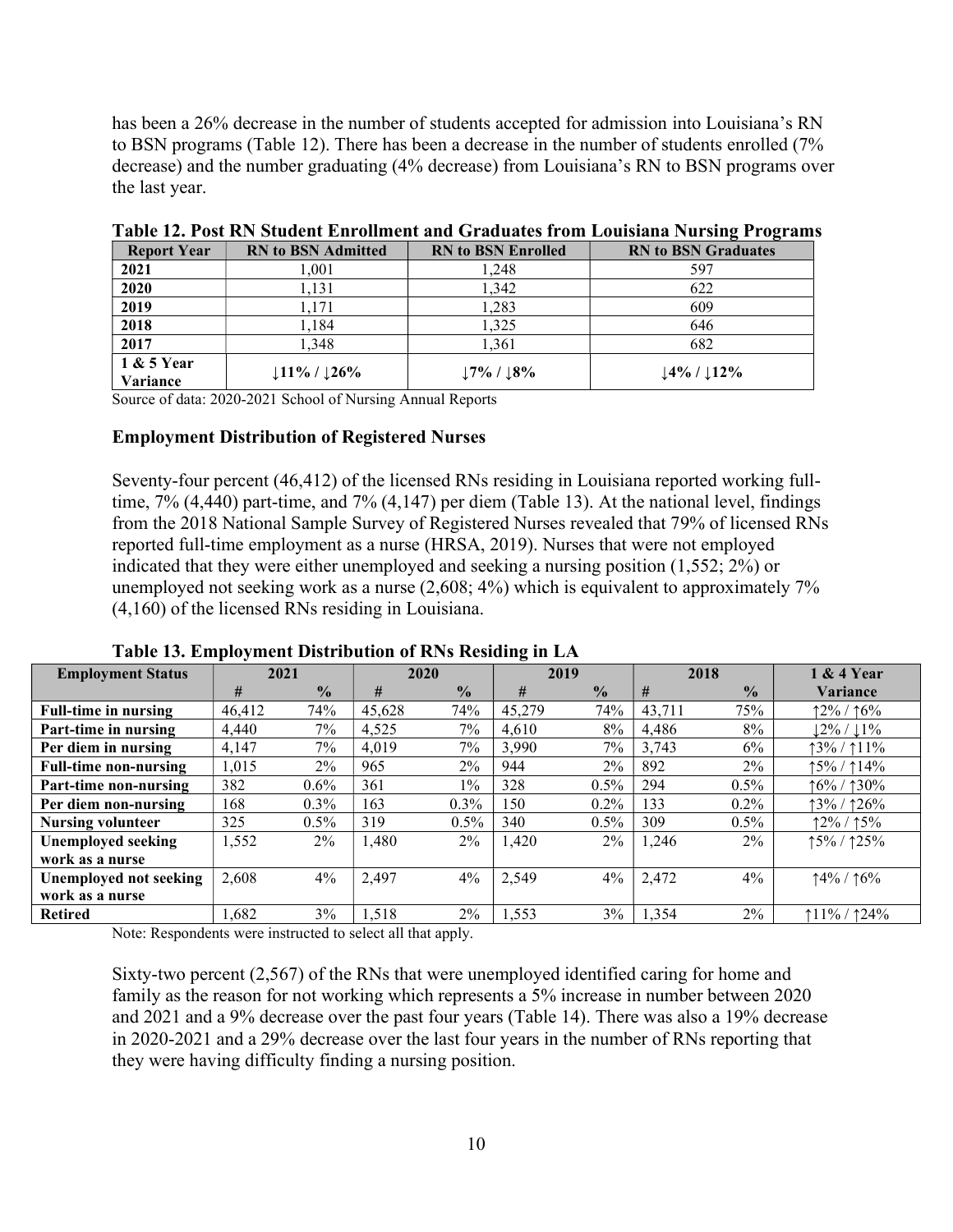| <b>Report Year</b> |       | <b>Home/Family</b> |                    | <b>Difficulty Finding</b> |               | <b>Currently in</b> |     | <b>Disabled</b> | Inadequate    |                              | <b>Other</b> |                |
|--------------------|-------|--------------------|--------------------|---------------------------|---------------|---------------------|-----|-----------------|---------------|------------------------------|--------------|----------------|
|                    |       | Care               | a Nursing Position |                           | <b>School</b> |                     |     |                 | <b>Salary</b> |                              |              |                |
|                    | #     | $\frac{0}{0}$      | #                  | $\frac{0}{0}$             | #             | $\frac{0}{2}$       | #   | $\frac{0}{0}$   | #             | $\frac{1}{2}$                | #            | $\frac{0}{0}$  |
| 2021               | 2,567 | 62%                | 154                | $4\%$                     | 386           | 9%                  | 224 | 5%              | 31            | $0.7\%$                      | 797          | 19%            |
| 2020               | 2,443 | 61%                | 190                | 5%                        | 412           | 10%                 | 201 | 5%              | 33            | $0.8\%$                      | 698          | 18%            |
| 2019               | 2,482 | 63%                | 196                | 5%                        | 364           | 9%                  | 217 | $5\%$           | 28            | $0.7\%$                      | 682          | 17%            |
| 2018               | 2,832 | 68%                | 216                | $5\%$                     | 308           | $7\%$               | 182 | $4\%$           | 25            | $0.6\%$                      | 605          | 15%            |
| 1 & 4 Year         |       | $15\% / 19\%$      |                    | $119\%$ / $129\%$         |               | $16\%$ / 125%       |     | $11\% / 123\%$  |               | $124\%$<br>$\downarrow$ 6% . |              | $114\%$ / 132% |
| Variance           |       |                    |                    |                           |               |                     |     |                 |               |                              |              |                |

|  |  |  |  |  |  |  |  | Table 14. Reasons for Unemployment of RNs Residing in LA |  |
|--|--|--|--|--|--|--|--|----------------------------------------------------------|--|
|--|--|--|--|--|--|--|--|----------------------------------------------------------|--|

Note: Respondents were instructed to select all that apply.

## Number of Years Licensed Registered Nurses in Louisiana Plan to Work

In 2021, 7,223 (12%) of the RNs residing in Louisiana reported that they plan to work an additional 1-5 years and 15% plan to work an additional 6-10 years, which is equivalent to approximately 27% of the RN workforce in Louisiana that plan to stop working in ten years. (Table 15). When compared to 2020, there was a 3% increase in the number of RNs that plan to work between 11 and 20 years and a 5% increase in the number that plan to work over 20 years.

| <b>Report</b> | 1-5 years     |               |               | 6-10 years    |               | $11-20$ years | Over 20 years |               | <b>Total</b>       |
|---------------|---------------|---------------|---------------|---------------|---------------|---------------|---------------|---------------|--------------------|
| Year          | #             | $\frac{0}{0}$ | #             | $\frac{0}{0}$ | #             | $\frac{6}{9}$ | #             | $\frac{0}{0}$ | <b>Respondents</b> |
| 2021          | 7.223         | 12%           | 8.916         | 15%           | 15,442        | 27%           | 26,324        | 45%           | 57,905             |
| 2020          | 7,775         | 14%           | 8,657         | 15%           | 15,038        | 27%           | 24,953        | 44%           | 56,423             |
| 2019          | 7,613         | 14%           | 9,153         | 16%           | 15.231        | 27%           | 23,918        | 43%           | 55,915             |
| 2018          | 7.619         | 14%           | 9.202         | 17%           | 15.029        | 28%           | 22,255        | 41%           | 54,105             |
| 1 & 4 Year    | $17\% / 15\%$ |               | $13\% / 13\%$ |               | $13\% / 13\%$ |               | $15\% / 18\%$ |               | $13\% / 17\%$      |
| Variance      |               |               |               |               |               |               |               |               |                    |

Table 15. Number of Years Licensed RNs in Louisiana Plan to Work

# Employment Settings for Registered Nurses

According to Table 16, in 2021, hospitals employed 60% (32,125) of the RNs residing in Louisiana which is in line with the 60% reported in the 2018 National Sample Survey of Registered Nurses (2019). Ten percent of the RNs in Louisiana were employed in ambulatory care settings compared to 16% at the national level (HRSA, 2019). Settings such as care management/case management/care coordinator, clinics, behavioral health clinics/centers/hospitals, ambulatory surgical centers, insurance companies and cardiology were included in the other category.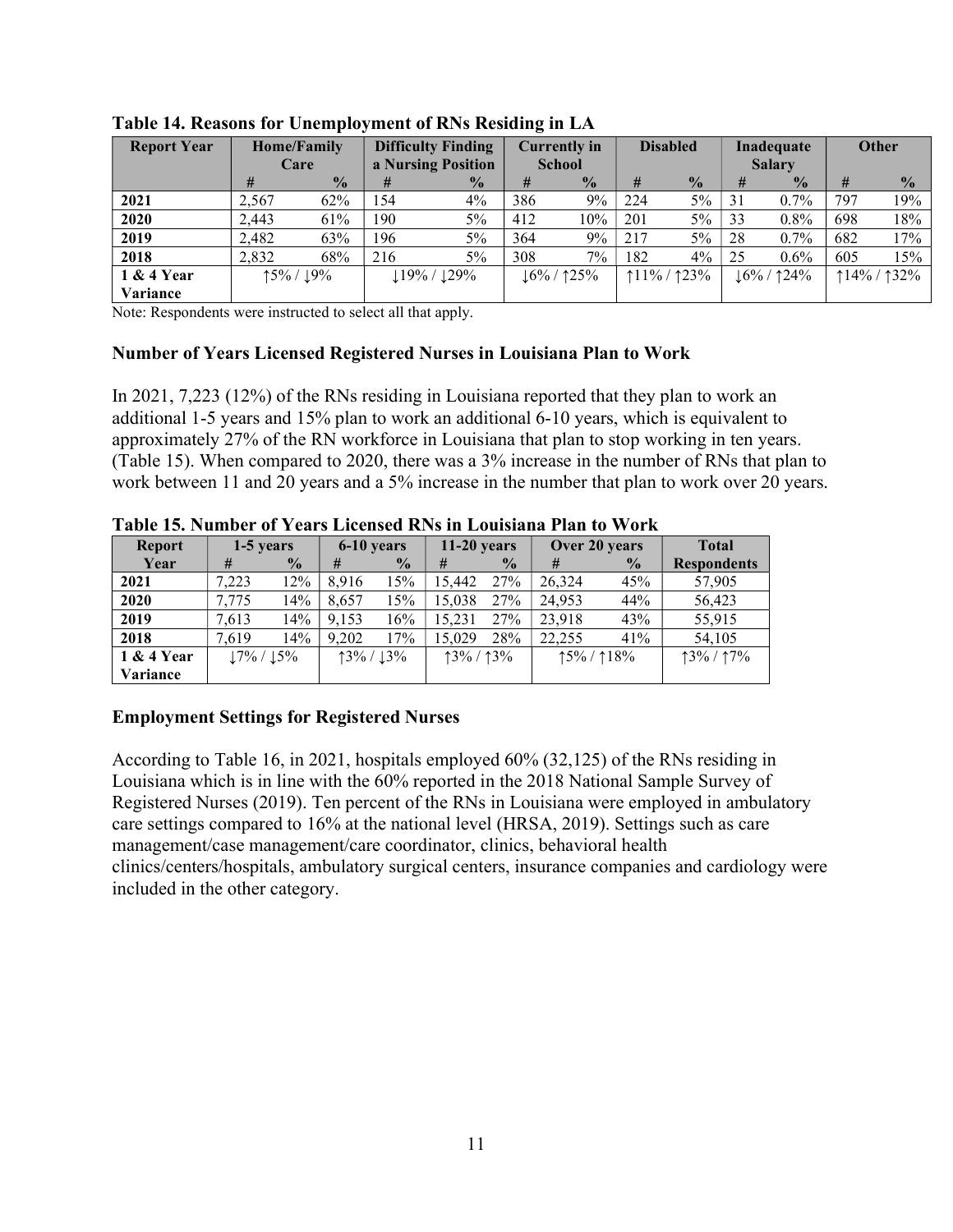| <b>Employment Setting</b>         | 2021   |               | 2020   |               | 2019   |               | 2018   |               | 1 & 4 Year                      |
|-----------------------------------|--------|---------------|--------|---------------|--------|---------------|--------|---------------|---------------------------------|
|                                   | #      | $\frac{0}{0}$ | #      | $\frac{0}{0}$ | #      | $\frac{0}{0}$ | #      | $\frac{0}{0}$ | Variance                        |
| <b>Ambulatory Care</b>            | 5,464  | 10%           | 5,214  | 10%           | 5,203  | 10%           | 4,982  | 10%           | $15\% / 10\%$                   |
| <b>Assisted Living Facility</b>   | 113    | 0.2%          | 115    | 0.2%          | 113    | 0.2%          | 112    | 0.2%          | $12\%$ / 11%                    |
| <b>Community Health</b>           | 1,115  | 2%            | 981    | $2\%$         | 961    | 2%            | 901    | 2%            | ↑14% / ↑24%                     |
| <b>Correctional Facility</b>      | 393    | 0.7%          | 401    | 0.8%          | 383    | 0.7%          | 345    | 0.7%          | $12\%$ / 114%                   |
| <b>Dialysis Center</b>            | 889    | 2%            | 915    | 2%            | 919    | 2%            | 917    | 2%            | $13\%$ / $13\%$                 |
| <b>Home Health</b>                | 2,125  | 4%            | 2,097  | 4%            | 2,140  | 4%            | 2,225  | 4%            | $1\% / \sqrt{4\%}$              |
| <b>Hospice</b>                    | 1,049  | 2%            | 1,035  | 2%            | 1,024  | 2%            | 991    | 2%            | $1\% / 16\%$                    |
| <b>Hospital</b>                   | 32,125 | 60%           | 32,062 | 61%           | 31,930 | 61%           | 30,936 | 61%           | $\uparrow$ 0.2% / $\uparrow$ 4% |
| <b>Insurance Claims/Benefits</b>  | 1,085  | 2%            | 1,093  | 2%            | 1,086  | 2%            | 1,028  | 2%            | $10.7\%$ / 16%                  |
| <b>Nursing Home/Extended</b>      | 1,545  | 3%            | 1,593  | 3%            | 1,626  | $3\%$         | 1,530  | $3\%$         | $13\%$ / 1%                     |
| Care                              |        |               |        |               |        |               |        |               |                                 |
| <b>Occupational Health</b>        | 292    | 0.5%          | 280    | 0.5%          | 282    | 0.5%          | 269    | 0.5%          | 14% / 19%                       |
| Other                             | 4,280  | 8%            | 4,056  | $8\%$         | 4,028  | 8%            | 3,885  | 8%            | $16\% / 10\%$                   |
| <b>Policy/Planning/Regulatory</b> | 208    | 0.4%          | 202    | 0.4%          | 210    | 0.4%          | 208    | 0.4%          | $13\% / 0\%$                    |
| <b>Licensing Agency</b>           |        |               |        |               |        |               |        |               |                                 |
| <b>Public Health</b>              | 562    | $1\%$         | 506    | $1\%$         | 489    | 0.9%          | 468    | 0.9%          | $11\%$ / $120\%$                |
| <b>School Health Service</b>      | 1,057  | 2%            | 981    | $2\%$         | 971    | 2%            | 941    | 2%            | $18\% / 12\%$                   |
| <b>School of Nursing</b>          | 999    | 2%            | 979    | $2\%$         | 982    | 2%            | 934    | $2\%$         | 12% / 17%                       |
| <b>Total</b>                      | 53,301 |               | 52,510 |               | 52,347 |               | 50,672 |               | $12\% / 15\%$                   |

Table 16. Primary Employment Settings for RNs Residing in Louisiana

Note: Reflects only those nurses that reported being employed.

#### Positions Held by Licensed Registered Nurses in Louisiana

Sixty-four percent (33,973) of RNs residing in Louisiana reported working as staff nurses in 2021 (Table 17) compared to 60% of RNs at the national level (Smiley, et.al., 2021). Eleven percent (6,101) indicated they were APRNs, which is in line with the ll.5% reported at the national level (HRSA, 2019). Eight percent were nurse managers and 5% were case managers which is also in line with national findings (Smiley, et.al., 2021). Other health related positions included administrator, assistant director, charge nurse, case manager/care management, clinical documentation specialists, clinical informaticists, directors of various departments/agencies, infection preventionist, school nurse, medical certification specialist and health management.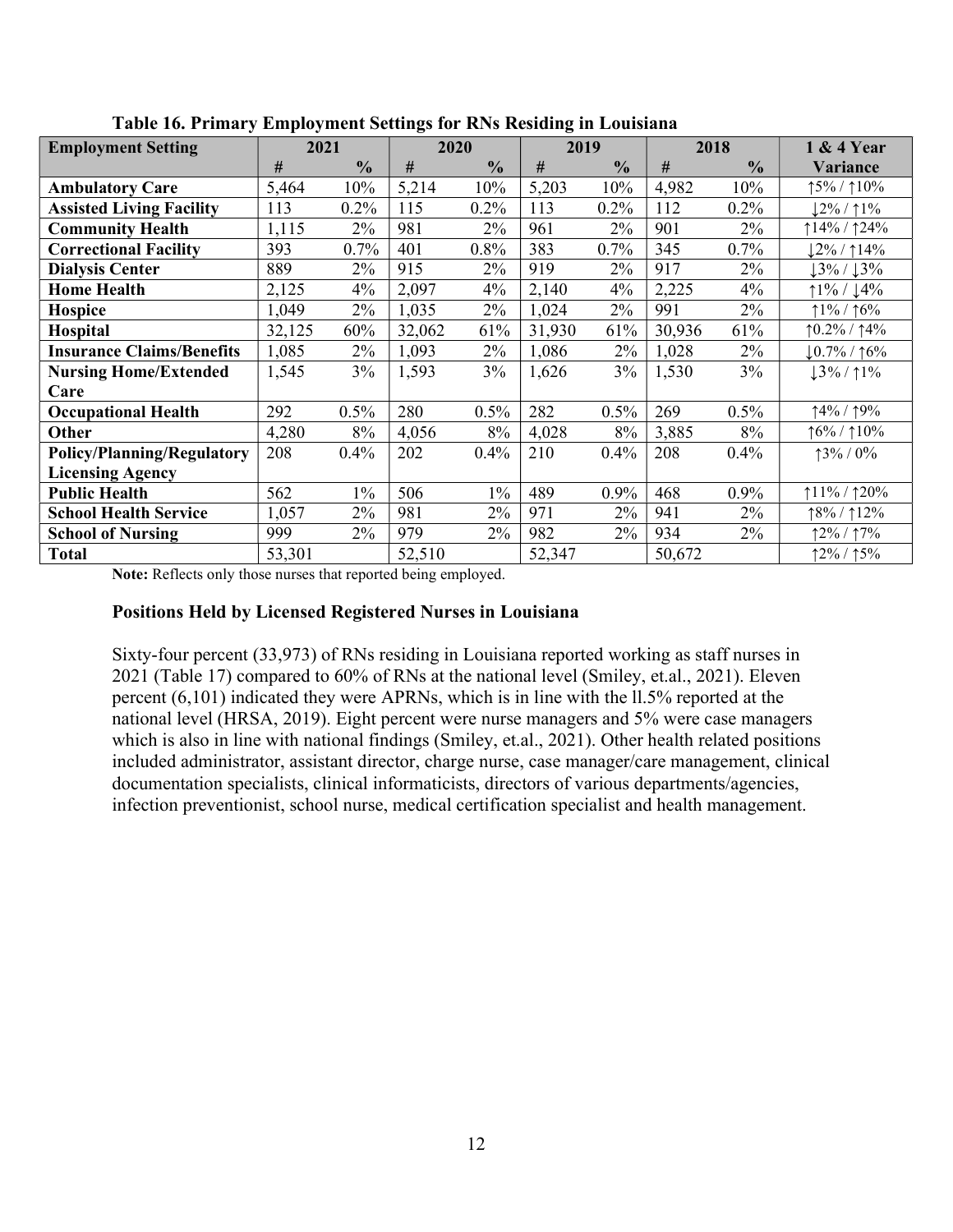| <b>Positions</b>         | 2021   |               | 2020   |               | 2019   |               | 2018   |               | 1 & 4 Year     |
|--------------------------|--------|---------------|--------|---------------|--------|---------------|--------|---------------|----------------|
|                          | #      | $\frac{6}{6}$ | #      | $\frac{0}{0}$ | #      | $\frac{0}{0}$ | #      | $\frac{1}{2}$ | Variance       |
| <b>Advanced Practice</b> | 6,101  | 11%           | 5,633  | $11\%$        | 5,619  | 11%           | 5,227  | 10%           | $18\% / 17\%$  |
| <b>Nurse</b>             |        |               |        |               |        |               |        |               |                |
| <b>Case Manager</b>      | 2,931  | $5\%$         | 2,983  | 6%            | 2,989  | 6%            | 3,015  | 6%            | $12\% / 13\%$  |
| Consultant               | 532    | $1\%$         | 521    | $1\%$         | 539    | $1\%$         | 544    | $1\%$         | $12\% / 12\%$  |
| <b>Nurse Executive</b>   | 1,124  | $2\%$         | 1,110  | 2%            | 1,136  | 2%            | 1,127  | 2%            | $1\% / 10.3\%$ |
| <b>Nurse Faculty /</b>   | 1,372  | 3%            | 1,347  | $3\%$         | 1,350  | 3%            | 1,264  | 2%            | 12% / 19%      |
| <b>Educator</b>          |        |               |        |               |        |               |        |               |                |
| <b>Nurse Manager</b>     | 4,147  | 8%            | 4,221  | 8%            | 4,307  | 8%            | 4,279  | 8%            | $12\% / 13\%$  |
| <b>Nurse Researcher</b>  | 163    | 0.3%          | 161    | $0.3\%$       | 154    | $0.3\%$       | 137    | 0.3%          | $1\% / 19\%$   |
| Other - Health           | 2,796  | $5\%$         | 2,563  | $5\%$         | 2,502  | 5%            | 2,315  | $5\%$         | $19\% / 121\%$ |
| <b>Related</b>           |        |               |        |               |        |               |        |               |                |
| <b>Other-Not Health</b>  | 162    | 0.3%          | 146    | $0.3\%$       | 144    | 0.3%          | 138    | 0.3%          | $11\% / 17\%$  |
| <b>Related</b>           |        |               |        |               |        |               |        |               |                |
| <b>Staff Nurse</b>       | 33,973 | 64%           | 33,825 | 64%           | 33,607 | 64%           | 32,626 | 64%           | $10.4\%$ / 14% |
| <b>Total</b>             | 53,301 |               | 52,510 |               | 52,347 |               | 50,672 |               | $12\% / 15\%$  |

Table 17. Types of Positions Held by Licensed RNs Residing in Louisiana

Note: Reflects only those nurses that reported being employed.

## Primary Practice Specialty Areas Reported by Registered Nurses Residing in Louisiana

In 2021, 12% (6,374) of the RNs residing and working in Louisiana reported their primary practice specialty area as acute care/critical care, a 4% increase in number, followed by 11% (5,864) reporting medical/surgical as their specialty practice area, a 2% decrease in number (Table 18). Three of the remaining top five primary practice specialty areas, outside of 'other clinical specialties', were: adult health/adult family health (8%; 4,231), emergency room trauma (7%; 3,846), and operating room/post anesthesia care unit/perioperative specialty areas (7%; 3,641).

Other clinical specialty areas included utilization review, case management/care coordination, informatics, endoscopy, gastroenterology, infection prevention and wound/ostomy care to name a few.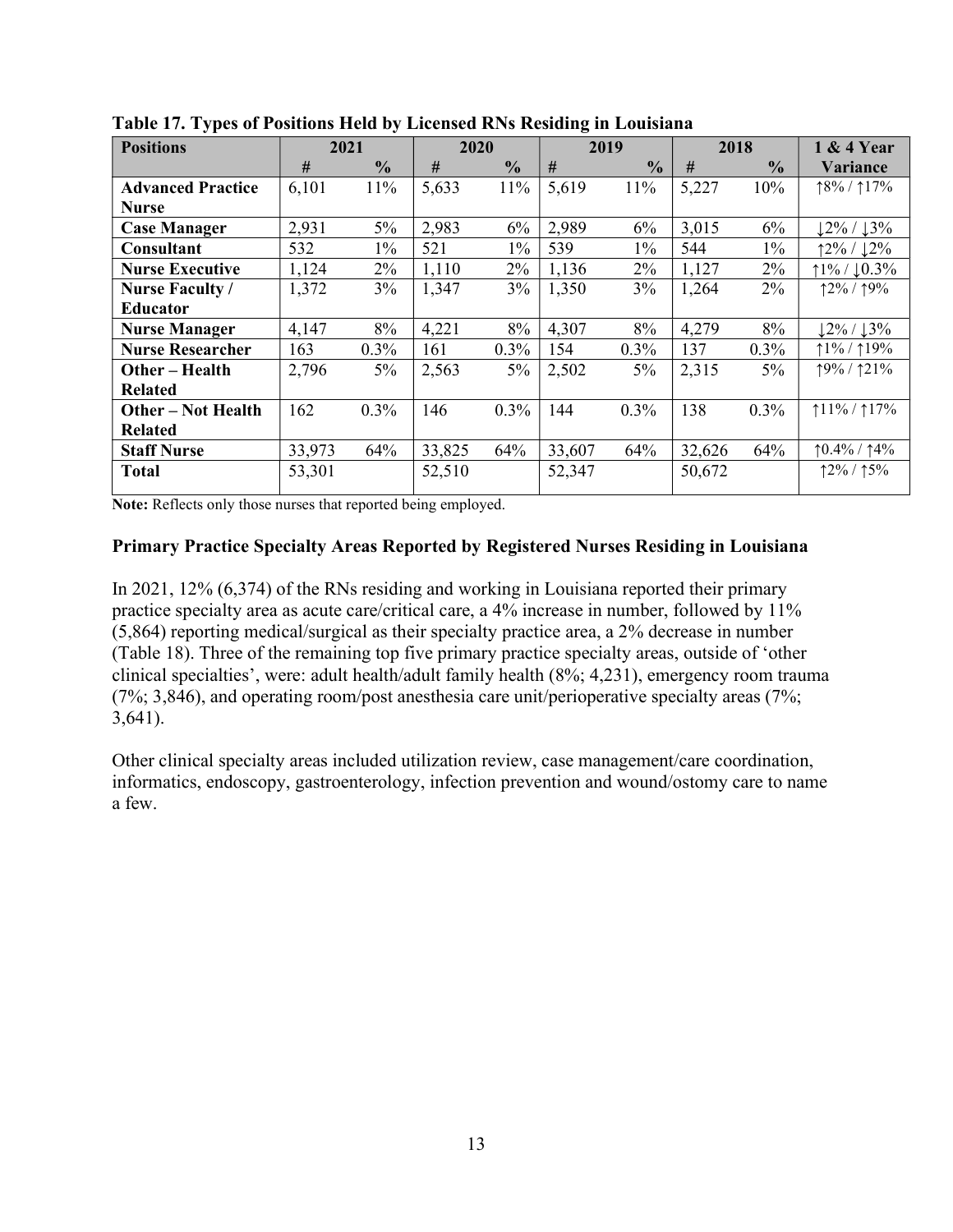| <b>Clinical, Teaching or Practice</b> | 2021   |               | 2020             |               | 2019   |               | 2018   |               | 1 & 4 Year       |
|---------------------------------------|--------|---------------|------------------|---------------|--------|---------------|--------|---------------|------------------|
| Area                                  | $\#$   | $\frac{0}{0}$ | $\#$             | $\frac{0}{0}$ | $\#$   | $\frac{0}{0}$ | $\#$   | $\frac{0}{0}$ | Variance         |
| <b>Acute Care / Critical Care</b>     | 6,374  | 12%           | 6,139            | 12%           | 6,015  | 11%           | 5,797  | 11%           | 14% / 110%       |
| Anesthesia                            | 1,447  | 3%            | 1,433            | 3%            | 1,455  | 3%            | 1,419  | 3%            | $1\% / 12\%$     |
| <b>Community Health</b>               | 627    | $1\%$         | 535              | $1\%$         | 524    | $1\%$         | 478    | 0.9%          | $17\% / 131\%$   |
| <b>Dialysis / Nephrology</b>          | 1,020  | 2%            | 1,023            | 2%            | 1,019  | 2%            | 1,014  | 2%            | $10.3\%$ / 10.6% |
| <b>Emergency Room / Trauma</b>        | 3,846  | 7%            | 3,889            | 7%            | 3,904  | 7%            | 3,804  | 8%            | $1\% / 1\%$      |
| <b>Adult Health / Adult Family</b>    | 4,231  | 8%            | 3,981            | $8\%$         | 3,923  | 7%            | 3,683  | 7%            | $16\% / 115\%$   |
| Health                                |        |               |                  |               |        |               |        |               |                  |
| <b>Geriatrics / Gerontology</b>       | 1,764  | 3%            | 1,837            | 3%            | 1,908  | 4%            | 1,892  | 4%            | $14\%$ / $17\%$  |
| <b>Home Health</b>                    | 1,865  | 3%            | 1,900            | 4%            | 1,939  | $4\%$         | 1,994  | 4%            | $12\% / 16\%$    |
| <b>Maternal Child Health</b>          | 2,252  | 4%            | 2,293            | 4%            | 2,257  | 4%            | 2,249  | 4%            | $12\%$ / 10.1%   |
| /Obstetrics                           |        |               |                  |               |        |               |        |               |                  |
| <b>Medical-Surgical</b>               | 5,864  | 11%           | 6,002            | 11%           | 6,083  | 12%           | 6,015  | 12%           | $12\%$ / $13\%$  |
| <b>Neonatal</b>                       | 1,591  | 3%            | 1,614            | 3%            | 1,635  | 3%            | 1,640  | 3%            | $1\% / 13\%$     |
| <b>Pediatrics</b>                     | 2,115  | 4%            | 2,129            | 4%            | 2,134  | 4%            | 2,109  | 4%            | $10.7\%$ / 10.3% |
| <b>Occupational Health</b>            | 382    | 0.7%          | $\overline{357}$ | 0.7%          | 340    | 0.6%          | 323    | 0.6%          | 17% / 118%       |
| Oncology                              | 1,125  | 2%            | 1,144            | 2%            | 1,134  | 2%            | 1,105  | 2%            | $12\%$ / 12%     |
| <b>OR/PACU/Perioperative</b>          | 3,641  | 7%            | 3,575            | 7%            | 3,530  | 7%            | 3,392  | 7%            | $12\% / 17\%$    |
| <b>Palliative Care</b>                | 803    | 2%            | 782              | $1\%$         | 763    | $1\%$         | 716    | $1\%$         | 13%/112%         |
| <b>Psych-Mental</b>                   | 2,224  | 4%            | 2,181            | 4%            | 2,187  | 4%            | 2,085  | 4%            | $12\% / 17\%$    |
| <b>Health/Substance Abuse</b>         |        |               |                  |               |        |               |        |               |                  |
| <b>Public Health</b>                  | 518    | $1\%$         | 437              | 0.8%          | 412    | 0.8%          | 380    | 0.7%          | ↑19% / ↑36%      |
| Rehab                                 | 799    | $1\%$         | 791              | 2%            | 804    | 2%            | 776    | 2%            | $1\% / 13\%$     |
| <b>School Health</b>                  | 802    | 2%            | 738              | $1\%$         | 714    | $1\%$         | 699    | $1\%$         | 19% / 115%       |
| Cardiology                            | 1,881  | 4%            | 1,982            | 4%            | 2,043  | 4%            | 2,042  | 4%            | $15\%$ / $18\%$  |
| Orthopedic                            | 486    | $1\%$         | 494              | $1\%$         | 520    | $1\%$         | 534    | $1\%$         | $12\% / 19\%$    |
| <b>Women's Health</b>                 | 898    | 2%            | 885              | 2%            | 902    | $2\%$         | 884    | 2%            | $1\% / 12\%$     |
| <b>Other - Clinical Specialties</b>   | 5,239  | 10%           | 4,919            | 9%            | 4,779  | 9%            | 4,353  | $9\%$         | 17% / 120%       |
| <b>Other-Non-clinical</b>             | 1,507  | 3%            | 1,450            | 3%            | 1,423  | 3%            | 1,289  | 3%            | 14% / 117%       |
| <b>Specialties</b>                    |        |               |                  |               |        |               |        |               |                  |
| <b>Total</b>                          | 53,301 |               | 52,510           |               | 52,347 |               | 50,672 |               | $12\% / 15\%$    |

## Table 18. Primary Specialty Practice Areas Reported by RNs Residing in Louisiana

Note: Reflects only those nurses that reported being employed.

## Registered Nurses Providing Direct Patient Care

Nurses are the single largest component of the health care workforce, spend the most time with patients, and provide the majority of direct care to patients (Institute of Medicine Report on the Future of Nursing, 2011; National Advisory Council on Nurse Education and Practice, 2008). This is true not only for the nation, but also in Louisiana. Eighty-three percent of the RNs (50,057) working in Louisiana in 2021 reported that they provided direct patient care in their practice (Table 19).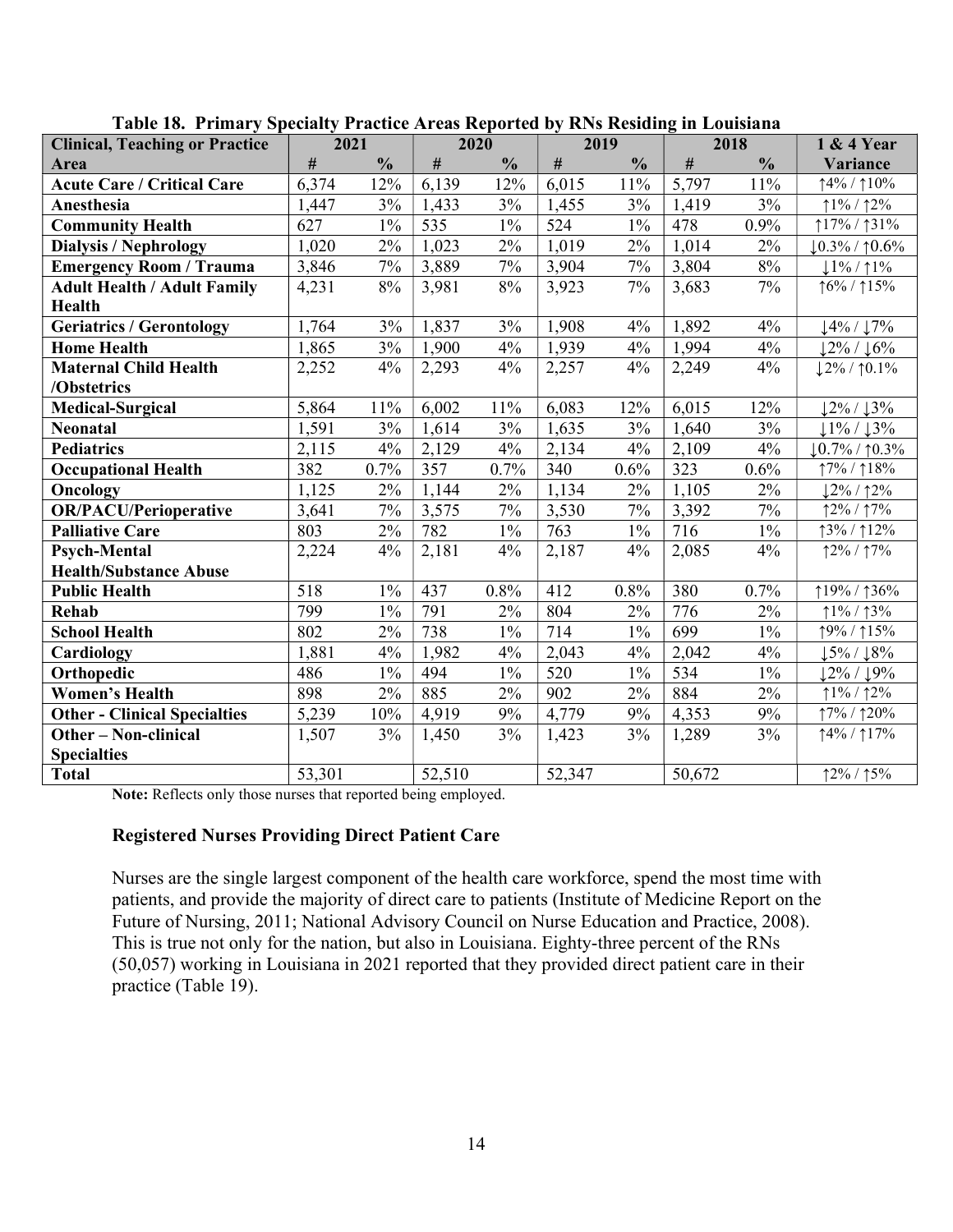| <b>RNs Residing</b> | <b>No. of RNs Providing</b><br><b>Direct Patient Care</b> |               |       | <b>No. of RNs That Do Not</b><br><b>Provide Direct Patient Care</b> | N/A           |               | <b>Total</b>  |
|---------------------|-----------------------------------------------------------|---------------|-------|---------------------------------------------------------------------|---------------|---------------|---------------|
| in Louisiana        | #                                                         | $\frac{0}{0}$ | #     | $\frac{0}{0}$                                                       | #             | $\frac{0}{0}$ |               |
| 2021                | 50,057                                                    | 83%           | 6,148 | 10%                                                                 | 4.355         | 7%            | 60,560        |
| 2020                | 48,331                                                    | 81%           | 6,373 | 11%                                                                 | 4,693         | 8%            | 59,397        |
| 2019                | 47,748                                                    | 81%           | 6,327 | 11%                                                                 | 4.757         | 8%            | 58,832        |
| 2018                | 45,927                                                    | 81%           | 6.322 | 11%                                                                 | 4.788         | 8%            | 57,037        |
| 1 & 4 Year          | $14\% / 19\%$                                             |               |       | $14\% / 13\%$                                                       | $17\% / 19\%$ |               | $12\% / 16\%$ |
| Variance            |                                                           |               |       |                                                                     |               |               |               |

Table 19. RNs Providing Direct Patient Care

#### Number of Positions Employed as a Nurse

Between 2018 and 2021, there was an 18% increase in the number of RNs holding three or more positions (Table 20). Yet, the vast majority of RNs working and residing in Louisiana reported employment in only one nursing position in 2021.

| <b>RNs Residing in</b> | One           |               |       | Two           |     | <b>Three or More</b> | <b>Total Responding</b> |  |  |
|------------------------|---------------|---------------|-------|---------------|-----|----------------------|-------------------------|--|--|
| Louisiana              | #             | $\frac{0}{2}$ | #     | $\frac{0}{0}$ | #   | $\frac{0}{0}$        | #                       |  |  |
| 2021                   | 47,726        | 90%           | 4.901 | 9%            | 668 | $1\%$                | 53,295                  |  |  |
| 2020                   | 46,844        | 89%           | 5.056 | 10%           | 611 | $1\%$                | 52.511                  |  |  |
| 2019                   | 46,574        | 89%           | 5,165 | 10%           | 609 | $1\%$                | 52,348                  |  |  |
| 2018                   | 44.934        | 89%           | 5.172 | 10%           | 564 | $1\%$                | 50,670                  |  |  |
| 1 & 4 Year             | $12\% / 16\%$ |               |       | $13\% / 15\%$ |     | 19%/118%             | $1\% / 15\%$            |  |  |
| Variance               |               |               |       |               |     |                      |                         |  |  |

## Table 20. Number of Positions Employed as a RN

## RNs Planning to Leave Their Current Nursing Positions

In 2021, 18% (9,500) of the RNs working and residing in Louisiana indicated that they were planning to leave their current nursing position which is an increase in number when compared to 2020 (Table 21). Of the 9,500 RNs planning to leave their current nursing positions, 2,413 (25%) indicated that they would be retiring and 1,856 (20%) cited salary/pay as the reason for leaving their current position, which represents a 7% increase in number over the previous year.

#### Table 21. Reasons Licensed RNs Residing in LA Are Leaving Their Current Positions

| <b>Reason for Leaving</b>        |       | 2021          | $\overline{ }$ | 2020          |       | $\overline{ }$<br>2019 |       | 2018          | 1 & 4 Year                     |
|----------------------------------|-------|---------------|----------------|---------------|-------|------------------------|-------|---------------|--------------------------------|
| <b>Current Position</b>          | #     | $\frac{0}{0}$ | #              | $\frac{0}{0}$ | #     | $\frac{0}{0}$          | #     | $\frac{0}{0}$ | Variance                       |
| Relocate                         | 676   | 7%            | 671            | 7%            | 799   | 8%                     | 799   | 8%            | $10.7\% / 15\%$                |
| Salary/Pay                       | 1,856 | 20%           | 1,727          | 19%           | 1,689 | 18%                    | 1,641 | 17%           | $\uparrow$ 7% / $\uparrow$ 13% |
| <b>Retire</b>                    | 2,413 | 25%           | 2,690          | 29%           | 2,727 | 28%                    | 2,779 | 29%           | $110\% / 13\%$                 |
| <b>School</b>                    | 1,192 | 13%           | 1,189          | 13%           | 1,218 | 13%                    | 1,175 | 12%           | $10.3\% / 1\%$                 |
| <b>Work Environment</b>          | 796   | 8%            | 705            | 8%            | 750   | 8%                     | 756   | 8%            | $13\% / 15\%$                  |
| <b>Change Specialty</b>          | 959   | 10%           | 840            | 9%            | 852   | 9%                     | 836   | 9%            | $14\%$ / $15\%$                |
| <b>Starting/Raising Family</b>   | 536   | 6%            | 532            | 6%            | 501   | $5\%$                  | 482   | $5\%$         | $10.8\% / 11\%$                |
| <b>Caring for Elderly Family</b> | 217   | 2%            | 216            | 2%            | 220   | $2\%$                  | 235   | 2%            | $10.5\% / 18\%$                |
| <b>Member</b>                    |       |               |                |               |       |                        |       |               |                                |
| Other                            | 855   | $9\%$         | 761            | 8%            | 884   | 9%                     | 986   | 10%           | $12\% / 13\%$                  |
| <b>Total</b>                     | 9,500 |               | 9,331          |               | 9,640 |                        | 9,689 |               | $12\% / 12\%$                  |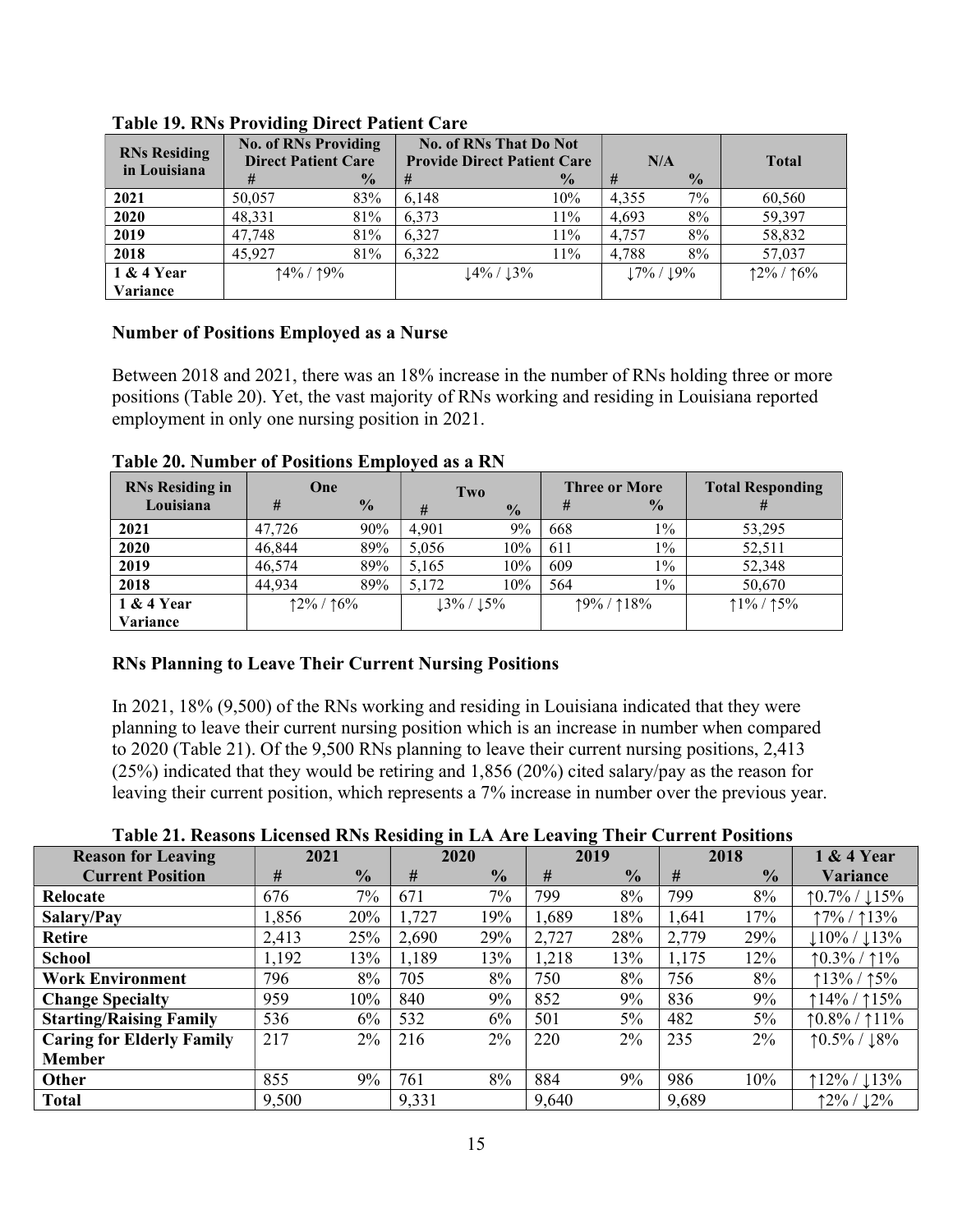## Salaries of Registered Nurses in Louisiana

In 2021, approximately 48% (22,186) of the RNs that worked full-time reported annual salaries between \$60,000 and \$99,999 (Table 22). Sixteen percent (7,669) of the full-time employed RNs reported salaries between \$100,000 and \$149,999. In 2018, the national median earnings for fulltime RNs was \$73,929, while part-time RNs earned a median of \$39,985 (HRSA, 2019). It is interesting to note that 4% (1,705) of the full-time employed RNs reported annual salaries of less than \$40,000.

|          |               | Tavit 22. Daiarits of Ekthota Revised Bridge in Equisiana and Working Fun-Filmt |                  |               |                                                                                                 |               |            |               |           |               |                   |               |                   |               |                                                                                        |               |                  |               |
|----------|---------------|---------------------------------------------------------------------------------|------------------|---------------|-------------------------------------------------------------------------------------------------|---------------|------------|---------------|-----------|---------------|-------------------|---------------|-------------------|---------------|----------------------------------------------------------------------------------------|---------------|------------------|---------------|
| Year     | Less than     |                                                                                 | \$40,000         |               | \$60,000                                                                                        |               |            | \$80,000      | \$100,000 |               | \$125,000         |               |                   | \$150,000     | Do not                                                                                 |               |                  |               |
|          | \$40,000      |                                                                                 | to.              |               | to                                                                                              |               |            | to.           |           | to.           | to.               |               | or more           |               | wish to                                                                                |               | N/A              |               |
|          |               |                                                                                 | \$59,999         |               | \$79,999                                                                                        |               |            | \$99,999      | \$124,999 |               | \$149,999         |               |                   |               | provide                                                                                |               |                  |               |
|          | #             | $\frac{1}{2}$                                                                   | #                | $\frac{6}{9}$ | #                                                                                               | $\frac{6}{9}$ | #          | $\frac{0}{2}$ | #         | $\frac{0}{2}$ | #                 | $\frac{0}{0}$ | #                 | $\frac{0}{0}$ | #                                                                                      | $\frac{0}{2}$ | #                | $\frac{0}{0}$ |
| 2021     | 1,705         | $4\%$                                                                           | 6,783            |               | 15% 13,098 28% 9,088 20% 5,589 12% 2,080                                                        |               |            |               |           |               |                   |               | $4\%$ 1,595       | 3%            | $3,662$ 8% 2,780 6%                                                                    |               |                  |               |
| 2020     | $1.546 \t3\%$ |                                                                                 |                  |               |                                                                                                 |               |            |               |           |               |                   |               | $6\%$   1,291     | 3%            | 4,190                                                                                  |               | 9% 2.892 6%      |               |
| 2019     | 857           | $3\%$                                                                           |                  |               | 3.902 14% 7.756                                                                                 |               | 28\% 5.442 |               | 19% 3,742 |               | $13\%$ 1.610 6%   |               | 850               | 3%            | $\begin{array}{ c c c c c c c c } \hline 2.566 & 9\% & 1.444 & 5\% \hline \end{array}$ |               |                  |               |
| 1 & 3    | $10\%$ /      |                                                                                 | $11\%$ /<br>↑74% |               | $\uparrow$ 10% / $\uparrow$ 69% $\uparrow$ 7% / $\uparrow$ 67% $\downarrow$ 7% / $\uparrow$ 49% |               |            |               |           |               | $120\%$ /<br>129% |               | $124\%$ /<br>188% |               | $\downarrow$ 13% /<br>143%                                                             |               | $14\%$ /<br>193% |               |
| Year     | 199%          |                                                                                 |                  |               |                                                                                                 |               |            |               |           |               |                   |               |                   |               |                                                                                        |               |                  |               |
| Variance |               |                                                                                 |                  |               |                                                                                                 |               |            |               |           |               |                   |               |                   |               |                                                                                        |               |                  |               |

| Table 22. Salaries of Licensed RNs Living in Louisiana and Working Full-Time |  |  |  |  |  |  |  |
|------------------------------------------------------------------------------|--|--|--|--|--|--|--|
|                                                                              |  |  |  |  |  |  |  |

Number of Respondents: 2021: n= 46,380

Note: The high three-year variance is due to a change in the options that occurred in September 2019. The change in options allows state comparisons to be made with national comparisons.

## Advanced Practice Registered Nurses

Of the 65,131 RNs holding an active license to practice in Louisiana in 2021, 13% (8,284) also held an active APRN license (Table 23). Eighty-five percent (7,072) of the APRNs holding an active Louisiana license also reported Louisiana as their state of residence which represents a 6% increase in number from 2020 and a 22% increase in number over the last four years. There was a 24% increase in the number of APRNs holding a Louisiana license that reported living outside of Louisiana.

Table 23. Number of APRNs Licensed to Practice in Louisiana

| <b>Report</b><br>Year | #     | # of APRNs holding a LA<br>License (Residing in LA)<br>$\frac{0}{0}$ | #     | # of APRNs holding a LA<br><b>License (Not Residing in</b><br>LA)<br>$\frac{0}{0}$ | # | <b>No Parish</b><br>Listed<br>$\frac{0}{0}$ | Total # APRNs with an<br><b>APRN License in LA</b> |  |  |
|-----------------------|-------|----------------------------------------------------------------------|-------|------------------------------------------------------------------------------------|---|---------------------------------------------|----------------------------------------------------|--|--|
| 2021                  | 7.072 | 85%                                                                  | 1,206 | 15%                                                                                | 6 | $0.1\%$                                     | 8,284                                              |  |  |
| 2020                  | 6.649 | 87%                                                                  | 975   | 13%                                                                                | 6 | $0.1\%$                                     | 7,630                                              |  |  |
| 2019                  | 6,273 | 88%                                                                  | 840   | 12%                                                                                | 8 | $0.1\%$                                     | 7,121                                              |  |  |
| 2018                  | 5.803 | 90%                                                                  | 670   | 10%                                                                                |   | $0.1\%$                                     | 6,480                                              |  |  |
| 1 & 4                 |       | $16\%$ / $122\%$                                                     |       | $124\%$ / $180\%$                                                                  |   | $0\%$ / $\downarrow$ 14%                    | $19\%$ / $128\%$                                   |  |  |
| Year                  |       |                                                                      |       |                                                                                    |   |                                             |                                                    |  |  |
| Variance              |       |                                                                      |       |                                                                                    |   |                                             |                                                    |  |  |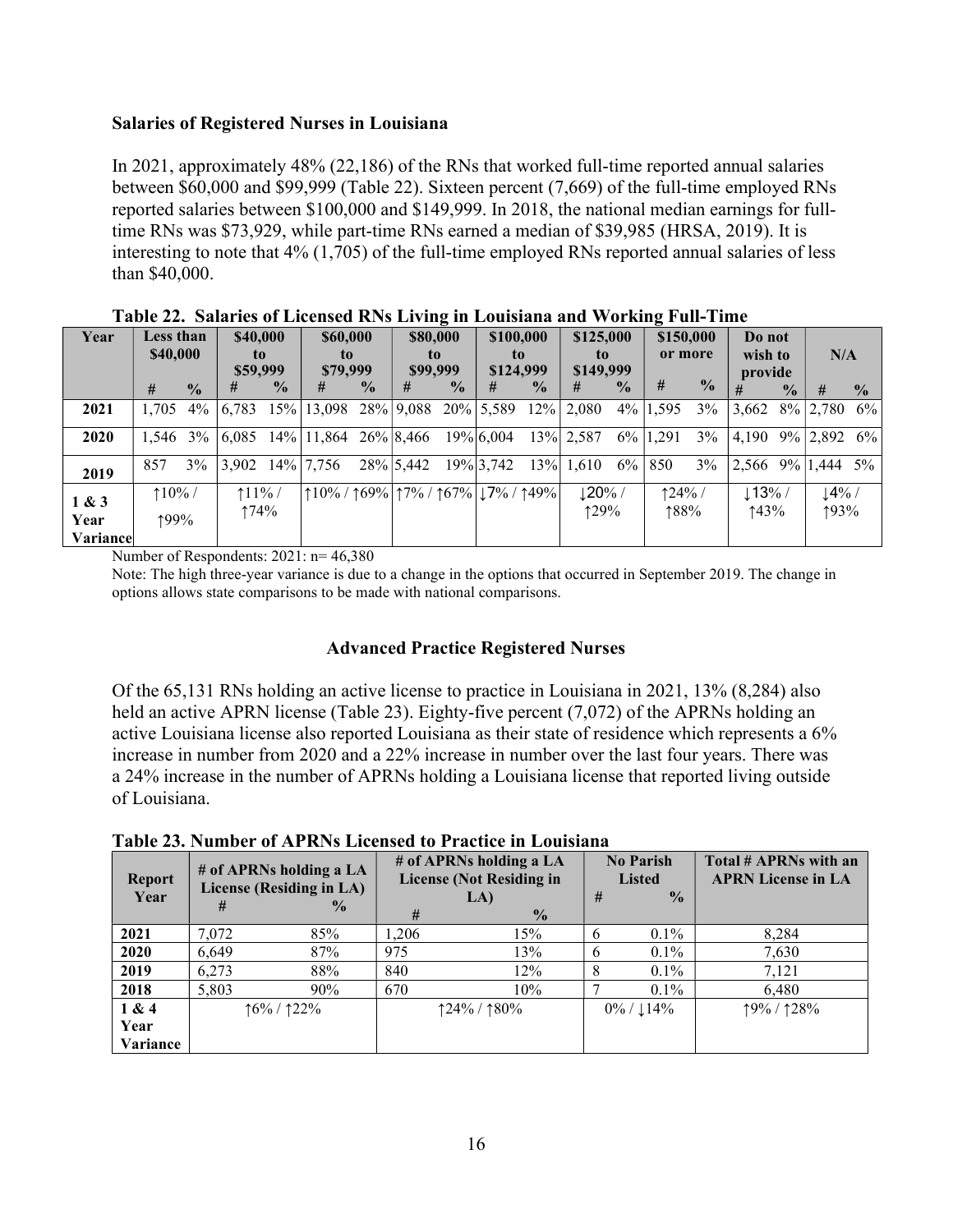## Primary Roles of Advanced Practice Registered Nurses Residing in Louisiana

In 2021, approximately 77% (5,226) of all APRNs licensed and residing in Louisiana indicated that they were Certified Nurse Practitioners (CNP), 20% (1,382) were Certified Registered Nurse Anesthetists (CRNA), 2% (104) were Clinical Nurse Specialists (CNS), and 1% (56) were Certified Nurse Midwives (CNM) (Table 24). At the national level, 69% of all APRNs are CNPs, 20% are CNSs, 9% are CRNAs and 2% are CNMs. Over the last four years, the number of CNPs increased by 23%, CNMs increased by 12%, CRNAs increased by 2%, while the number of CNSs decreased by 16%.

| $\ldots$        |               |               |               | Trole was will be a little vertically in East |              |               |              |                |               |
|-----------------|---------------|---------------|---------------|-----------------------------------------------|--------------|---------------|--------------|----------------|---------------|
| <b>Report</b>   |               | <b>CNP</b>    |               | <b>CNM</b>                                    |              | <b>CRNA</b>   |              | <b>CNS</b>     | <b>Total</b>  |
| Year            | #             | $\frac{0}{2}$ | #             | $\frac{0}{0}$                                 | #            | $\frac{0}{0}$ | #            | $\frac{0}{0}$  |               |
| 2021            | 5,226         | 77%           | 56            | $1\%$                                         | 1,382        | 20%           | 104          | $2\%$          | 6,768         |
| 2020            | 4.748         | 76%           | 47            | $1\%$                                         | 1,370        | 22%           | 107          | $2\%$          | 6,272         |
| 2019            | 4.701         | 75%           | $1\%$<br>46   |                                               | 1,398<br>22% |               | $2\%$<br>121 |                | 6,266         |
| 2018            | 4.265         | 74%           | 50            | $1\%$                                         | 1.355        | 23%           | 124          | $2\%$          | 5.794         |
| 1 & 4 Year      | $10\%$ / 123% |               | $19\% / 12\%$ |                                               | $11\%$ / 12% |               |              | $13\% / 116\%$ | $18\% / 17\%$ |
| <b>Variance</b> |               |               |               |                                               |              |               |              |                |               |

| Table 24. Primary Role as an APRN Residing in LA |  |  |
|--------------------------------------------------|--|--|
|--------------------------------------------------|--|--|

Note: APRNs were only able to select one primary role.

## Age of Advanced Practice Registered Nurses Renewing

Thirty-six percent (2,536) of the APRNs residing in Louisiana in 2021 were between 30 and 39 years of age and 30% (2,132) were between 40 and 49 years old (Table 25). Eighteen percent (1,275) of Louisiana's APRNs were between 50 and 59 years of age and 11% (747) were 60 years and older.

| <b>Report</b>   | $30$            |               |                  | $30 - 39$     |                  | 40-49         |       | 50-59          | $60$ and $>$ |               |  |
|-----------------|-----------------|---------------|------------------|---------------|------------------|---------------|-------|----------------|--------------|---------------|--|
| Year            | #               | $\frac{0}{0}$ | #                | $\frac{0}{0}$ | #                | $\frac{0}{0}$ | #     | $\frac{0}{2}$  | #            | $\frac{0}{0}$ |  |
| 2021            | 382             | $5\%$         | 2,536            | 36%           | 2,132            | 30%           | 1,275 | 18%            | 747          | 11%           |  |
| 2020            | 223             | 3%            | 2.320            | 35%           | 2.041            | 31%           | 1.256 | 19%            | 809          | 12%           |  |
| 2019            | 219             | 3%            | 2.223            | 35%           | 1.888            | 30%           | 1.145 | 18%            | 798          | 13%           |  |
| 2018            | 221             | $4\%$         | 2.017            | 35%           | 1,775            | 31%           | 1.049 | 18%            | 741          | 13%           |  |
| 1 & 4 Year      | $171\% / 173\%$ |               | $19\%$ / $126\%$ |               | $14\%$ / $120\%$ |               |       | $12\% / 122\%$ | $18\%$ / 1\% |               |  |
| <b>Variance</b> |                 |               |                  |               |                  |               |       |                |              |               |  |

Table 25. Age Distribution of Licensed APRNs Residing in LA

Number of Respondents (7,072); Mean Age = 44.94 years; Median Age = 43 years.

## Gender of Advanced Practice Registered Nurses Renewing Their License

Eighty percent (5,658) of the licensed APRNs in Louisiana are females and 20% (1,414) are males (Table 26). The proportion of males that are APRNs is greater than the 12% that reflect the entire RN workforce.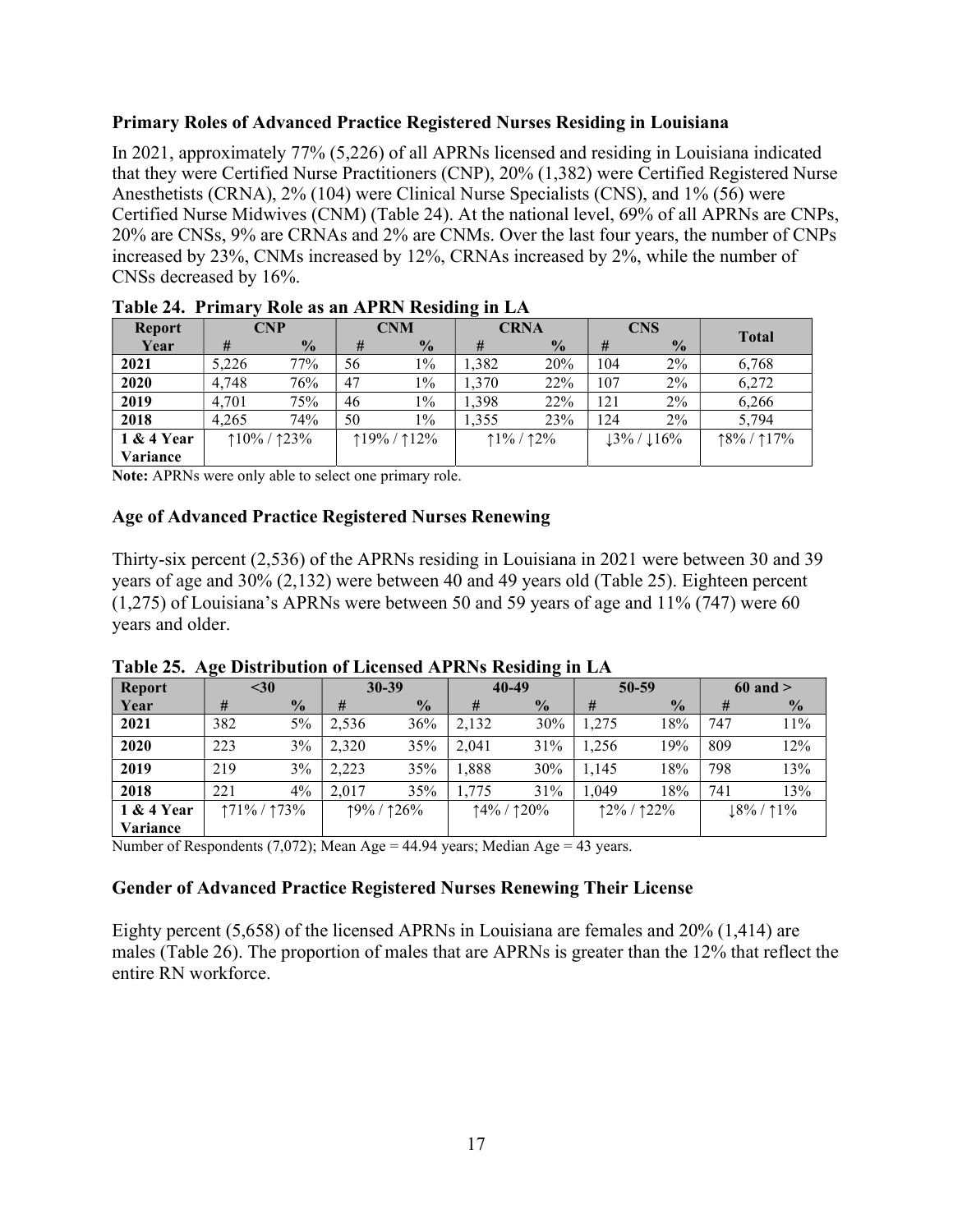| <b>Report Year</b>  |       | <b>Male</b>   |       | Female        |
|---------------------|-------|---------------|-------|---------------|
|                     | #     | $\frac{0}{0}$ | #     | $\frac{0}{0}$ |
| 2021                | 1.414 | 20%           | 5,658 | 80%           |
| 2020                | 1,372 | 21%           | 5,277 | 79%           |
| 2019                | 1,307 | 21%           | 4,966 | 79%           |
| 2018                | 1.233 | 21%           | 4.570 | 79%           |
| 1 & 4 Year Variance |       | $13\% / 15\%$ |       | 17% / 124%    |

|  |  |  |  |  | Table 26. Gender Distribution of Licensed APRNs Residing in LA |
|--|--|--|--|--|----------------------------------------------------------------|
|--|--|--|--|--|----------------------------------------------------------------|

Number of Respondents (7,072)

#### Ethnicity and Racial Distribution of Advanced Practice Registered Nurses

In 2021, 2% (154) of the licensed APRNs in Louisiana indicated that they were of Hispanic or Latino origin which reflects a 5% increase in number (Table 27).

| <b>Report</b> |     | <b>Yes</b>     | $\bf N_0$  |               |
|---------------|-----|----------------|------------|---------------|
| Year          | #   | $\frac{0}{0}$  | #          | $\frac{0}{0}$ |
| 2021          | 154 | $2\%$          | 6,918      | 98%           |
| 2020          | 147 | $2\%$          | 6,502      | 98%           |
| 2019          | 140 | $2\%$          | 6,133      | 98%           |
| 2018          | 127 | $2\%$          | 5,673      | 98%           |
| 1 & 4 Year    |     | $15\% / 121\%$ | 16% / 122% |               |
| Variance      |     |                |            |               |

Table 27. Ethnicity (Hispanic or Latino Origin) of APRNs Residing in LA

Number of responders = 7,072

As seen in Table 28, the majority of APRNs residing in Louisiana are White/Caucasian (81%). Minorities represent approximately 19% of the APRN workforce in Louisiana: Black/African Americans represent 16% of the APRN workforce, followed by 1% Asian, and less than 1% of each of the following racial groups: American Indian (0.3%), Native Hawaiian (0.01%), two or more races  $(0.9\%)$  and other  $(0.5\%)$ .

| <b>Report</b> | White         |               |     | <b>Black</b>  |    | <b>Asian</b>  |                | -<br>American |                   | <b>Native</b>           |         | Two or        |    | <b>Other</b>  |
|---------------|---------------|---------------|-----|---------------|----|---------------|----------------|---------------|-------------------|-------------------------|---------|---------------|----|---------------|
| Year          |               |               |     |               |    |               |                | Indian/Alaska |                   | Hawaiian/               |         | more          |    |               |
|               |               |               |     |               |    |               | <b>Native</b>  |               |                   | <b>Pacific Islander</b> |         | Races         |    |               |
|               | #             | $\frac{0}{0}$ | #   | $\frac{0}{0}$ | #  | $\frac{0}{0}$ | #              | $\frac{1}{2}$ | #                 | $\frac{0}{2}$           | #       | $\frac{0}{0}$ | #  | $\frac{0}{0}$ |
| 2021          | 5.721         | 81%           |     | 1.130 16%     | 91 | $1\%$         | 24             | $0.3\%$       |                   | $0.01\%$                | 65      | $0.9\%$       | 38 | $0.5\%$       |
| 2020          | 5,442         | 82%           |     | 1,016 15%     | 83 | $1\%$         | 21             | $0.3\%$       | 2                 | 0.03%                   | 57      | $0.9\%$       | 27 | 0.4%          |
| 2019          | 5,170         | 82%           | 932 | 15%           | 75 | $1\%$         | 20             | $0.3\%$       | 2                 | 0.03%                   | 45      | $0.7\%$       | 26 | 0.4%          |
| 2018          | 4.820         | 83%           | 832 | 14%           | 65 | $1\%$         | 20             | $0.3\%$       |                   | $0.1\%$                 | 33      | $0.6\%$       | 19 | 0.3%          |
| 1 & 4         | $15\% / 19\%$ |               |     | $11\%$ /      |    | $110\%$ /     | $114\%$ / 120% |               | $150\%$ / $167\%$ |                         | $114\%$ |               |    | $141\%$       |
| Year          |               |               |     | 136%          |    | 140%          |                |               |                   |                         |         | 197%          |    | $100\%$       |
| Variance      |               |               |     |               |    |               |                |               |                   |                         |         |               |    |               |

Table 28. Racial Distribution of APRNs Residing in LA

Number of responders = 7,070 (No race given=2)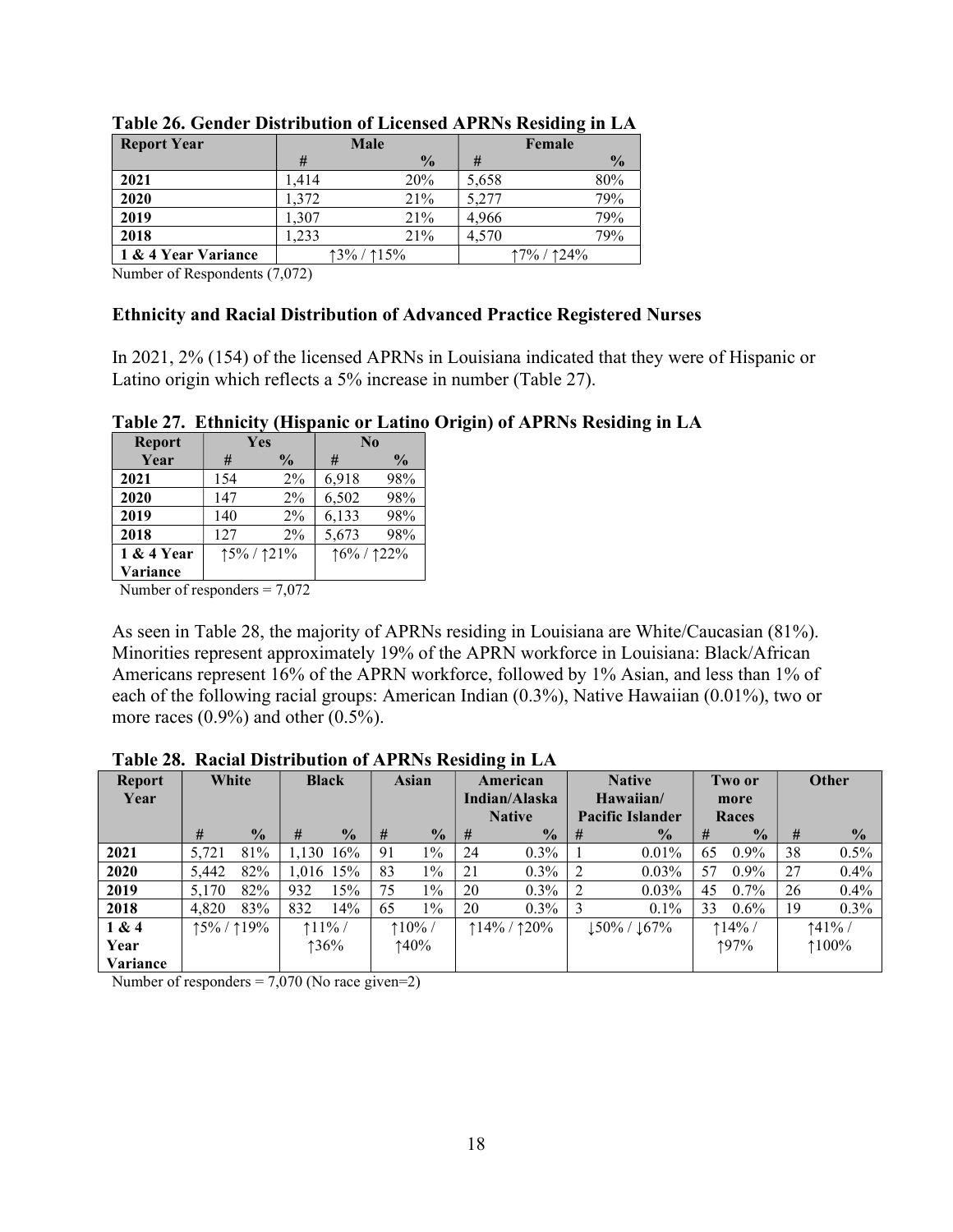## Highest Degree Held by Advanced Practice Registered Nurses in Louisiana

Eighty-seven percent (6,083) of the licensed APRNs residing in Louisiana in 2021 reported the masters' degree as their highest degree in nursing (Table 29). Eleven percent of the APRNs indicated that they held a doctorate degree in nursing which represents a 20% increase in number when compared to 2020 and a 70% increase in number over the last four years.

| <b>Report</b> | Diploma in |                   | <b>Associate Degree</b> |                   | <b>Bachelor's</b> |               | Master's in    |               |     | Doc.           | Doc. not in    |                 |
|---------------|------------|-------------------|-------------------------|-------------------|-------------------|---------------|----------------|---------------|-----|----------------|----------------|-----------------|
| Year          |            | <b>Nursing</b>    |                         | <b>In Nursing</b> | in Nursing        |               | <b>Nursing</b> |               |     | in Nursing     | <b>Nursing</b> |                 |
|               | #          | $\frac{0}{0}$     | #                       | $\frac{0}{2}$     | #                 | $\frac{0}{0}$ | #              | $\frac{1}{2}$ | #   | $\frac{1}{2}$  | #              | $\frac{0}{0}$   |
| 2021          | 35         | 0.5%              | 27                      | $0.4\%$           | 31                | $0.4\%$       | 6.083          | 87%           | 806 | l 1%           | 31             | 0.4%            |
| 2020          | 45         | $1\%$             | 44                      | $1\%$             | 160               | $2\%$         | 5.705          | 86%           | 674 | 10%            | 42             | $1\%$           |
| 2019          | 51         | $1\%$             | 57                      | $1\%$             | 192               | 3%            | 5,388          | 85%           | 578 | $9\%$          | 43             | $1\%$           |
| 2018          | 54         | $1\%$             | 56                      | $1\%$             | 184               | 3%            | 5.025          | 86%           | 475 | 8%             | 40             | $1\%$           |
| 1 & 4         |            | $122\%$ / $135\%$ |                         | $139\% / 152\%$   |                   | $181\%$       | $17\% / 121\%$ |               |     | $120\%$ / 170% |                | $126\% / 123\%$ |
| Year          |            |                   |                         |                   |                   | 183%          |                |               |     |                |                |                 |
| Variance      |            |                   |                         |                   |                   |               |                |               |     |                |                |                 |

|  |  |  |  |  | Table 29. Highest Degree in Nursing Held by APRNs Residing in LA |  |
|--|--|--|--|--|------------------------------------------------------------------|--|
|  |  |  |  |  |                                                                  |  |

Number of responders = 7,013

## Employment Distribution for Advanced Practice Registered Nurses

Eighty-five percent (6,214) of the licensed APRNs residing in LA in 2021 were employed fulltime (Table 30). Seven percent (506) of the APRNs reported part-time employment, and 5% (343) indicated employment on a per diem basis. When compared to 2020, there was a 7% increase in the number of APRNs working full-time, a 0.8% increase in the number working part-time and a 3% increase in the number that were working on a per diem basis. One percent of licensed APRNs (94) reported that they were seeking work as an APRN and less than 1% (60) were unemployed and were not seeking work as an APRN.

| <b>Employment Status</b>           |       | 2021          |       | 2020          |       | 2019          |       | 2018          | $&4$ Year         |
|------------------------------------|-------|---------------|-------|---------------|-------|---------------|-------|---------------|-------------------|
|                                    | #     | $\frac{0}{0}$ | #     | $\frac{0}{0}$ | #     | $\frac{1}{2}$ | #     | $\frac{0}{0}$ | <b>Variance</b>   |
| <b>Full-time in nursing</b>        | 6,214 | 85%           | 5,800 | 84%           | 5,471 | 84%           | 5,059 | 85%           | $17\% / 123\%$    |
| Part-time in nursing               | 506   | $7\%$         | 502   | 7%            | 484   | 7%            | 431   | $7\%$         | $10.8\%$          |
|                                    |       |               |       |               |       |               |       |               | 17%               |
| Per diem in nursing                | 343   | 5%            | 333   | $5\%$         | 285   | $4\%$         | 244   | $4\%$         | 141%<br>13% /     |
| <b>Full-time non-nursing</b>       | 38    | $0.5\%$       | 33    | 0.5%          | 37    | $1\%$         | 34    | $1\%$         | $115\% / 112\%$   |
| <b>Part-time non-nursing</b>       | 14    | $0.2\%$       | 14    | 0.2%          | 13    | $0.2\%$       | 16    | $0.3\%$       | $0\% / 13\%$      |
| Per diem non-nursing               | 10    | $0.1\%$       | 6     | 0.1%          | 6     | $0.1\%$       | 8     | $0.1\%$       | $167\%$ / $125\%$ |
| <b>Nursing volunteer</b>           | 14    | $0.2\%$       | 13    | $0.2\%$       | 13    | $0.2\%$       | 16    | $0.3\%$       | $18\% / 13\%$     |
| Unemployed seeking work as a       | 94    | $1\%$         | 95    | $1\%$         | 83    | $1\%$         | 74    | $1\%$         | $11\% / 127\%$    |
| nurse                              |       |               |       |               |       |               |       |               |                   |
| <b>Unemployed not seeking work</b> | 60    | $0.8\%$       | 50    | 0.7%          | 53    | $1\%$         | 48    | $1\%$         | $120\%$ / $125\%$ |
| as a nurse                         |       |               |       |               |       |               |       |               |                   |
| <b>Retired</b>                     | 33    | $0.5\%$       | 30    | 0.4%          | 30    | $0.5\%$       | 18    | $0.3\%$       | $110\%$ / 183%    |

## Table 30. Employment Distribution of APRNs

Note: APRNs were instructed to 'Select All That Apply.'

Forty-three percent (66) of the APRNs that reported being unemployed identified home and family obligations as the reason they were not employed (Table 31). Sixteen percent (24)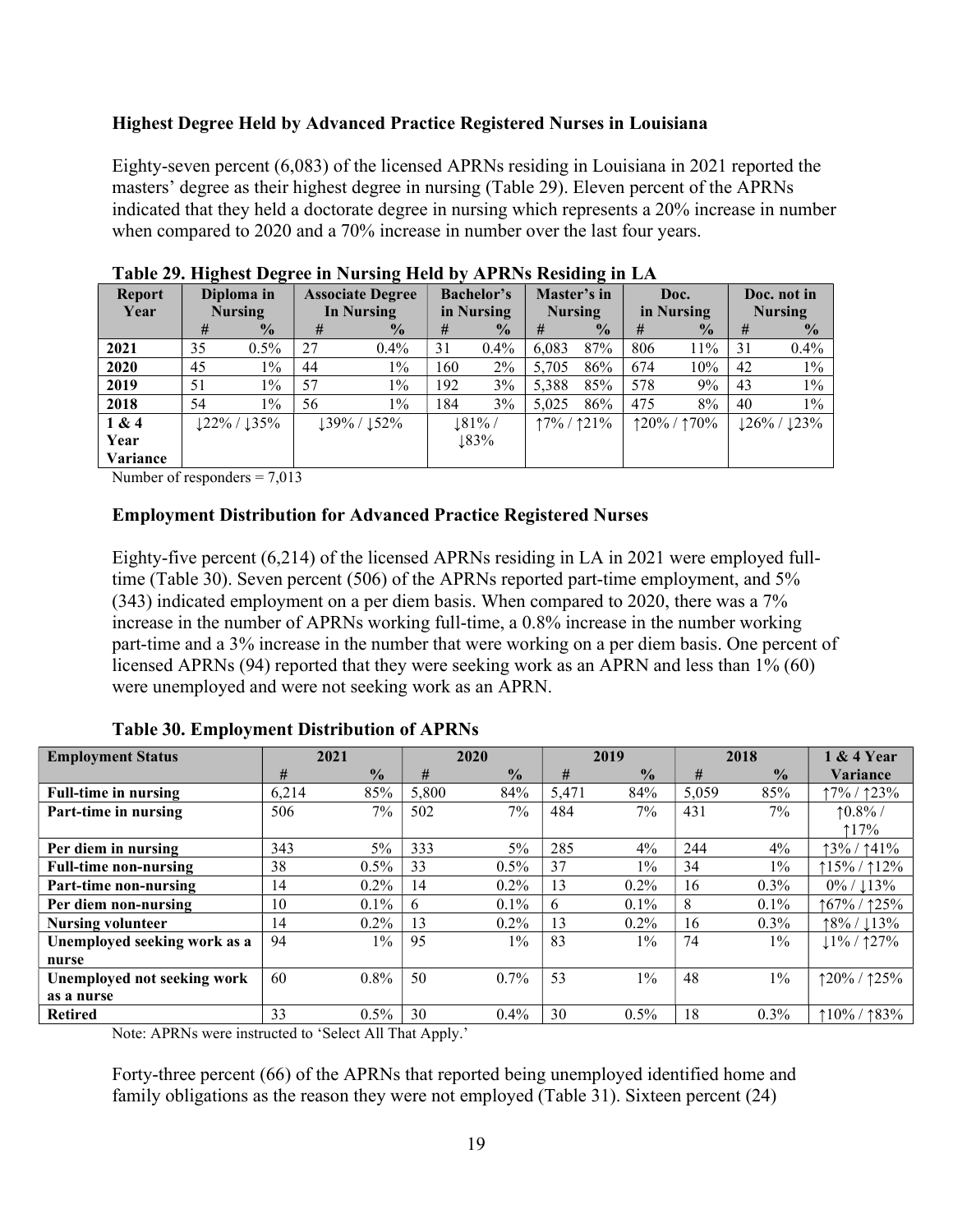indicated that they were having difficulty finding a position as an APRN. Other reasons for being unemployed included in between positions, lay off and relocating.

| <b>Report</b><br>Year |    | <b>Home/Family</b><br>Care | <b>Difficulty Finding</b><br>a Nursing Position |               | <b>Currently in</b><br><b>School</b> |               | <b>Disabled</b> |                   | Inadequate<br><b>Salary</b> |                     | <b>Other</b> |               |
|-----------------------|----|----------------------------|-------------------------------------------------|---------------|--------------------------------------|---------------|-----------------|-------------------|-----------------------------|---------------------|--------------|---------------|
|                       | #  | $\frac{1}{2}$              | #                                               | $\frac{1}{2}$ | #                                    | $\frac{0}{2}$ | #               | $\frac{0}{0}$     | #                           | $\frac{0}{2}$       | #            | $\frac{0}{0}$ |
| 2021                  | 66 | 43%                        | 24                                              | 16%           | 10                                   | 6%            | -6              | $4\%$             | 2                           | $1\%$               | 46           | 30%           |
| 2020                  | 56 | 39%                        | 26                                              | 18%           | 10                                   | 7%            |                 | $2\%$             | $\Omega$                    | $0\%$               | 50           | 34%           |
| 2019                  | 53 | 39%                        | 24                                              | 18%           | 10                                   | 7%            | $\overline{4}$  | 3%                |                             | $1\%$               | 44           | 32%           |
| 2018                  | 50 | 41%                        | 22                                              | 18%           |                                      | $4\%$         |                 | $2\%$             |                             | $1\%$               | 41           | 34%           |
| 1 & 4                 |    | $18\% / 132\%$             |                                                 | $18\%$ / 19%  |                                      | $0\%$ / 1100% |                 | $\uparrow$ 100% / |                             | $\sim\!\!%$ / 1100% |              | $18\%$ / 12%  |
| Year                  |    |                            |                                                 |               |                                      |               |                 | $100\%$           |                             |                     |              |               |
| Variance              |    |                            |                                                 |               |                                      |               |                 |                   |                             |                     |              |               |

Table 31. Reasons for Unemployment Reported by APRNs

Note: APRNs were instructed to 'Select All That Apply.'

#### Employment Settings for Advanced Practice Registered Nurses

According to Table 32, in 2021, hospitals employed 37% (2,532) of the licensed APRNs residing in Louisiana, followed by 30% (2,055) that reported working in ambulatory care, 6% in community health (432), and 3% (191) in schools of nursing. Other employment settings included clinics, physician's offices, family practice, telemedicine and urgent care.

| <b>Employment Setting</b>         |       | 2021          |       | 2020          |       | 2019          |       | 2018          | 1 & 4 Year        |
|-----------------------------------|-------|---------------|-------|---------------|-------|---------------|-------|---------------|-------------------|
|                                   | #     | $\frac{0}{0}$ | #     | $\frac{0}{0}$ | #     | $\frac{0}{0}$ | #     | $\frac{0}{0}$ | <b>Variance</b>   |
| <b>Ambulatory Care</b>            | 2,055 | 30%           | 1,900 | 30%           | 1,795 | 30%           | 1,610 | 29%           | 18% / 128%        |
| <b>Assisted Living Facility</b>   | 4     | $0.06\%$      | 3     | $0.05\%$      | 2     | $0.1\%$       | 3     | 0.1%          | 133% / 133%       |
| <b>Community Health</b>           | 432   | 6%            | 374   | 6%            | 333   | $5\%$         | 301   | $5\%$         | $16\%$ / 144%     |
| <b>Correctional Facility</b>      | 63    | $1\%$         | 58    | $1\%$         | 53    | $0.9\%$       | 44    | 0.8%          | 19% / ↑43%        |
| <b>Dialysis Center</b>            | 21    | 0.3%          | 27    | 0.4%          | 24    | 0.4%          | 26    | 0.5%          | ↓22% / ↓19%       |
| <b>Home Health</b>                | 91    | $1\%$         | 76    | $1\%$         | 72    | $1\%$         | 63    | $1\%$         | 120% / ↑44%       |
| Hospice                           | 15    | 0.2%          | 21    | $0.3\%$       | 25    | 0.4%          | 23    | 0.4%          | $129\%$ / $135\%$ |
| <b>Hospital</b>                   | 2,532 | 37%           | 2,460 | 38%           | 2,349 | 39%           | 2,240 | 40%           | 13% / 113%        |
| <b>Insurance Claims/Benefits</b>  | 16    | 0.2%          | 16    | $0.2\%$       | 16    | $0.3\%$       | 7     | 0.1%          | 0%/1129%          |
| <b>Nursing Home/Extended Care</b> | 126   | $2\%$         | 118   | $2\%$         | 118   | $2\%$         | 106   | 2%            | ↑7% / ↑19%        |
| <b>Occupational Health</b>        | 75    | $1\%$         | 76    | $1\%$         | 71    | $1\%$         | 68    | $1\%$         | ↓1% / ↑10%        |
| <b>Other</b>                      | 1,032 | 15%           | 935   | 15%           | 877   | 14%           | 807   | 14%           | $10\%$ / 128%     |
| <b>Policy/Planning/Regulatory</b> | 11    | $0.2\%$       | 9     | $0.1\%$       | 8     | $0.1\%$       | 5     | $0.1\%$       | $122\% / 120\%$   |
| <b>Licensing Agency</b>           |       |               |       |               |       |               |       |               |                   |
| <b>Public Health</b>              | 71    | $1\%$         | 60    | $1\%$         | 52    | $1\%$         | 44    | $1\%$         | $18\% / 161\%$    |
| <b>School Health Service</b>      | 85    | $1\%$         | 85    | $1\%$         | 81    | $1\%$         | 75    | $1\%$         | $0\%$ / 113%      |
| <b>School of Nursing</b>          | 191   | 3%            | 184   | 3%            | 181   | 3%            | 178   | 3%            | 14% / 17%         |
| <b>Total</b>                      | 6,820 |               | 6,402 |               | 6,057 |               | 5,600 |               | ↑7% / ↑22%        |

Table 32. Primary Employment Settings for APRNs Residing in Louisiana

Note: Reflects only those nurses that reported being employed.

#### Types of Positions Held by Advanced Practice Registered Nurses Residing in Louisiana

In 2021, 92% (6,299) of the licensed APRNs residing in Louisiana reported working as an APRN, 4% (250) indicated that they were staff nurses, and 2% (142) were nurse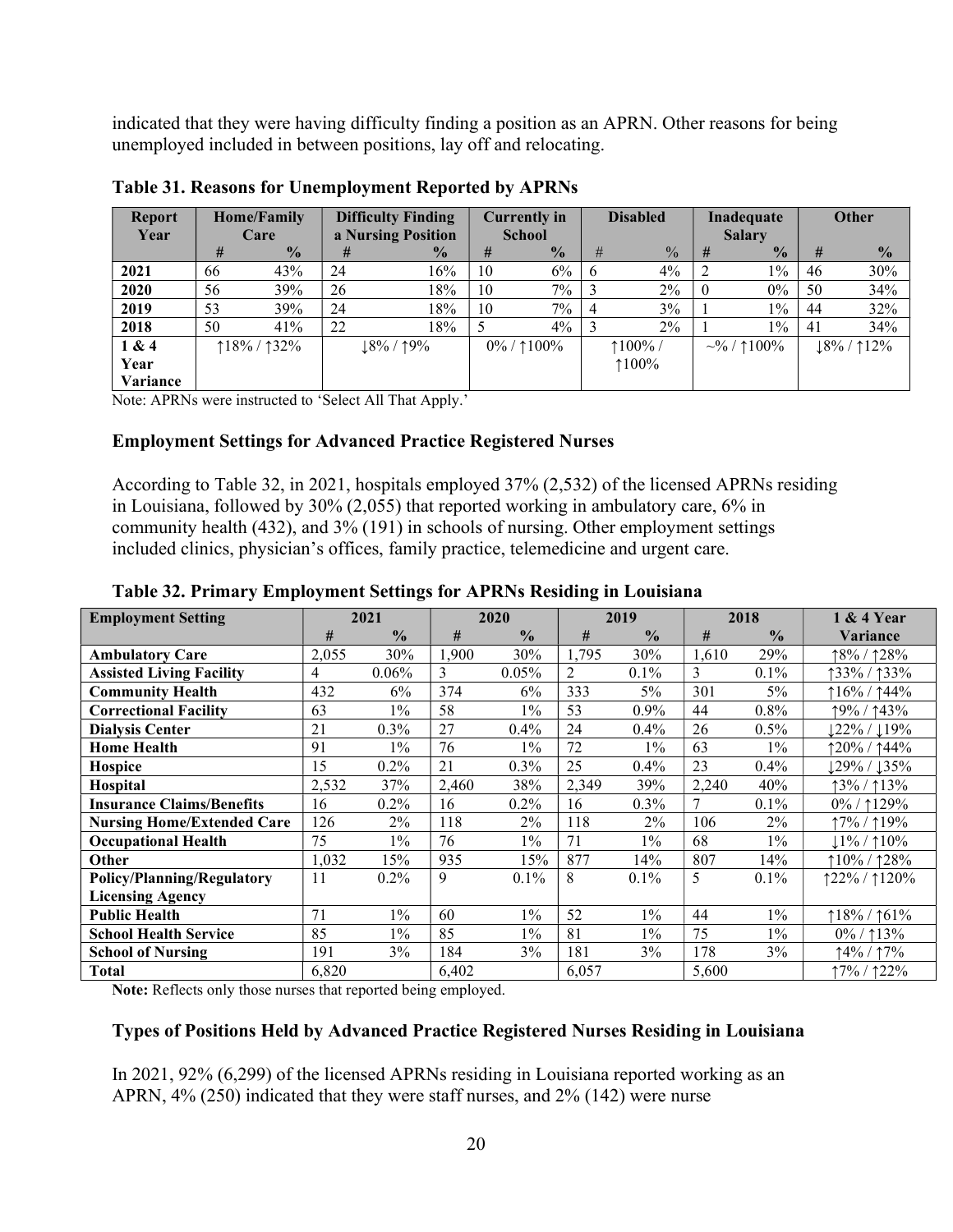faculty/educators (Table 33). Other positions reported by APRNs included medical certification specialist, nursing faculty, quality manager and vaccination nurse.

| . .<br><b>Positions</b>   |       | 2021          |                | 2020          |                | 2019          | o              | 2018          | 1 & 4 Year       |
|---------------------------|-------|---------------|----------------|---------------|----------------|---------------|----------------|---------------|------------------|
|                           | #     | $\frac{0}{0}$ | #              | $\frac{0}{0}$ | #              | $\frac{0}{0}$ | #              | $\frac{0}{0}$ | <b>Variance</b>  |
| <b>Advanced Practice</b>  | 6,299 | 92%           | 5,900          | 92%           | 5.599          | 92%           | 5.199          | 93%           | $17\% / 121\%$   |
| <b>Nurse</b>              |       |               |                |               |                |               |                |               |                  |
| <b>Case Manager</b>       | 10    | 0.1%          | 12             | 0.2%          | 12             | $0.2\%$       | 10             | $0.2\%$       | $117\% / 0\%$    |
| Consultant                | 4     | $0.06\%$      | $\overline{4}$ | $0.06\%$      | $\overline{4}$ | $0.1\%$       | 5.             | $0.1\%$       | $0\%$ / $120\%$  |
| <b>Nurse Executive</b>    | 32    | $0.5\%$       | 37             | $0.6\%$       | 36             | $0.6\%$       | 27             | $0.5\%$       | $14\%$ / 19%     |
| <b>Nurse Faculty /</b>    | 142   | $2\%$         | 144            | $2\%$         | 143            | $2\%$         | 139            | 2%            | $11\%$ / 12%     |
| <b>Educator</b>           |       |               |                |               |                |               |                |               |                  |
| <b>Nurse Manager</b>      | 19    | 0.3%          | 20             | $0.3\%$       | 21             | $0.3\%$       | 24             | $0.4\%$       | $15\% / 121\%$   |
| <b>Nurse Researcher</b>   | 4     | $0.06\%$      | $\overline{4}$ | $0.06\%$      | 3              | 0.05%         | 2              | $0.04\%$      | $0\%$ / 1100%    |
| Other - Health            | 55    | $0.8\%$       | 51             | $0.8\%$       | 48             | 0.8%          | 38             | 0.7%          | $18\%$ / $145\%$ |
| <b>Related</b>            |       |               |                |               |                |               |                |               |                  |
| <b>Other</b> – Not Health | 5     | $0.07\%$      | 5              | $0.08\%$      | $\overline{4}$ | $0.07\%$      | $\overline{4}$ | $0.07\%$      | 0%/125%          |
| <b>Related</b>            |       |               |                |               |                |               |                |               |                  |
| <b>Staff Nurse</b>        | 250   | 4%            | 225            | 4%            | 187            | 3%            | 152            | 3%            | $11\% / 164\%$   |
| <b>Total Respondents</b>  | 6,820 |               | 6,402          |               | 6,057          |               | 5,600          |               | $17\% / 122\%$   |
|                           |       |               |                |               |                |               |                |               |                  |

Table 33. Types of Positions Held by Licensed APRNs Residing in Louisiana

Note: Reflects only those nurses that reported being employed.

## Specialty Practice Areas Reported by APRNs

Thirty-two percent (2,153) of the licensed APRNs that resided in Louisiana in 2021 reported their primary specialty practice areas as adult health/adult family health and 20% (1,368) indicated anesthesia as their primary specialty practice area (Table 34). Five percent (348) reported pediatrics as their primary specialty,  $5\%$  (357) psych-mental health nursing,  $4\%$  (240) emergency room/trauma and 4% (280) acute care/critical care. Other clinical specialty areas included gastroenterology, neurology, urgent care, dermatology and pain management.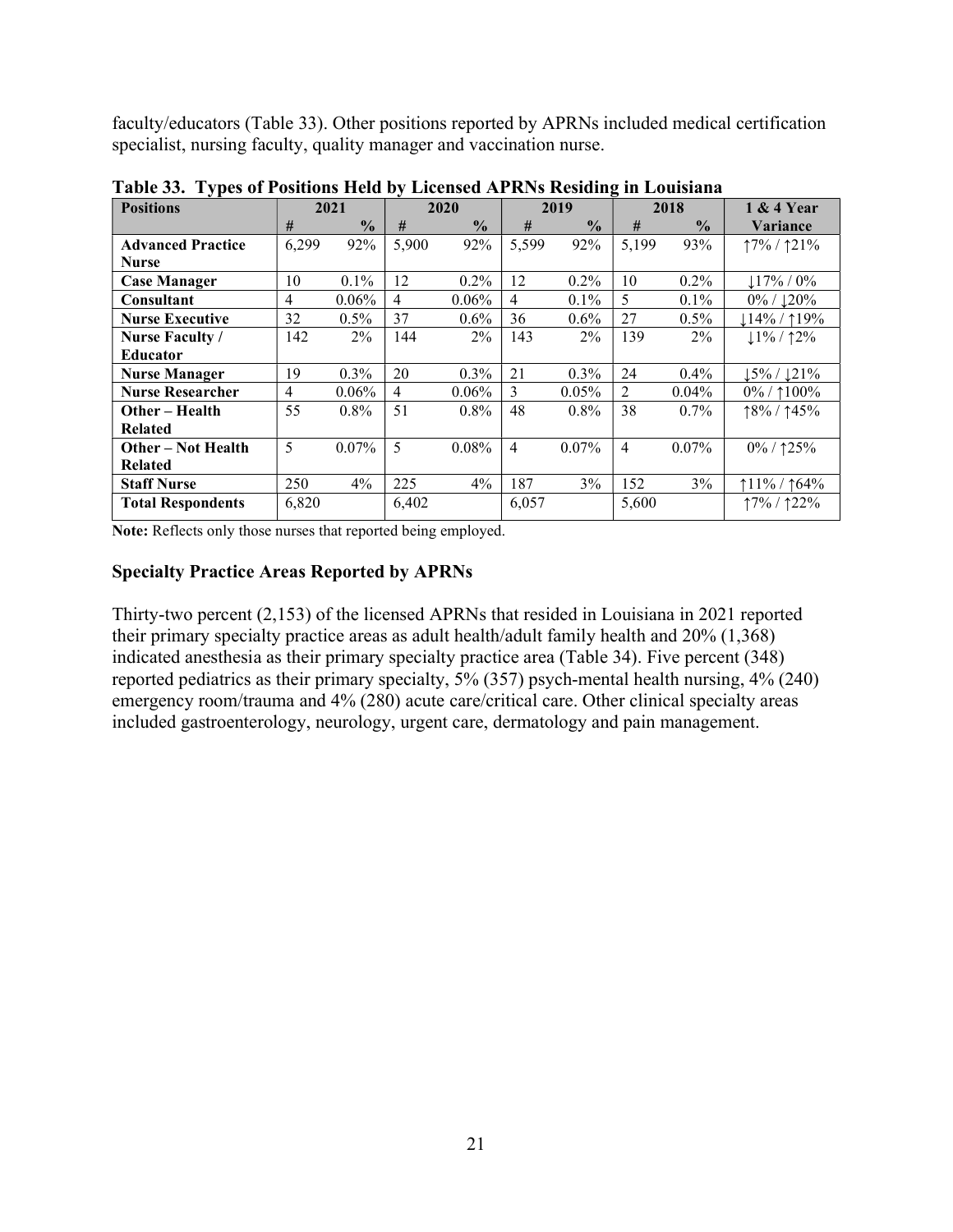| Twice $\mathbf{r}$ is the many operatory through the motive $\mathbf{r}$ and $\mathbf{r}$ in the momentum to the momentum<br><b>Clinical, Teaching or Practice</b> | 2021            |               |                 | 2020          |                 | 2019          |       | 2018          | 1 & 4 Year             |
|--------------------------------------------------------------------------------------------------------------------------------------------------------------------|-----------------|---------------|-----------------|---------------|-----------------|---------------|-------|---------------|------------------------|
| Area                                                                                                                                                               | #               | $\frac{0}{0}$ | $\#$            | $\frac{0}{0}$ | $\#$            | $\frac{0}{0}$ | $\#$  | $\frac{0}{0}$ | Variance               |
| <b>Acute Care / Critical Care</b>                                                                                                                                  | 280             | 4%            | 242             | 4%            | 211             | 3%            | 191   | 3%            | $16\% / 147\%$         |
| Anesthesia                                                                                                                                                         | 1,368           | 20%           | 1,359           | 21%           | 1,344           | 22%           | 1,300 | 23%           | $1\% / 15\%$           |
| <b>Community Health</b>                                                                                                                                            | 50              | 0.7%          | 51              | 0.8%          | 44              | 0.7%          | 37    | 0.7%          | $12\%$ / 135%          |
| <b>Dialysis / Nephrology</b>                                                                                                                                       | $\overline{70}$ | $1\%$         | 71              | $1\%$         | $\overline{63}$ | $1\%$         | 56    | $1\%$         | $11\%$ / 125%          |
| <b>Emergency Room / Trauma</b>                                                                                                                                     | 240             | 4%            | 255             | 4%            | 238             | 4%            | 241   | 4%            | $16\% / 10.4\%$        |
| <b>Adult Health / Adult Family</b>                                                                                                                                 | 2,153           | 32%           | 1,986           | 31%           | 1,854           | 31%           | 1,694 | 30%           | $18\% / 127\%$         |
| Health                                                                                                                                                             |                 |               |                 |               |                 |               |       |               |                        |
| <b>Geriatrics / Gerontology</b>                                                                                                                                    | 119             | 2%            | 117             | 2%            | 119             | 2%            | 117   | $2\%$         | $12\% / 12\%$          |
| <b>Home Health</b>                                                                                                                                                 | 29              | 0.4%          | 30              | 0.5%          | 25              | 0.4%          | 17    | $0.3\%$       | $13\% / 171\%$         |
| <b>Maternal Child Health</b>                                                                                                                                       | 76              | $1\%$         | 67              | $1\%$         | 59              | $1\%$         | 54    | $1\%$         | $13\% / 141\%$         |
| /Obstetrics                                                                                                                                                        |                 |               |                 |               |                 |               |       |               |                        |
| <b>Medical-Surgical</b>                                                                                                                                            | 101             | $1\%$         | 85              | $1\%$         | 76              | $1\%$         | 79    | $1\%$         | 19% / 128%             |
| <b>Neonatal</b>                                                                                                                                                    | 159             | $2\%$         | 153             | 2%            | 150             | $2\%$         | 147   | 3%            | $14\% / 18\%$          |
| <b>Pediatrics</b>                                                                                                                                                  | 348             | 5%            | 334             | $5\%$         | 326             | 5%            | 302   | $5\%$         | $14\% / 15\%$          |
| <b>Occupational Health</b>                                                                                                                                         | 64              | $1\%$         | 67              | $1\%$         | 63              | $1\%$         | 54    | $1\%$         | 14%/119%               |
| Oncology                                                                                                                                                           | 86              | $1\%$         | 86              | $1\%$         | 83              | $1\%$         | 78    | $1\%$         | 0%/110%                |
| <b>OR/PACU/Perioperative</b>                                                                                                                                       | 30              | 0.4%          | 24              | 0.4%          | 18              | 0.3%          | 12    | 0.2%          | ↑25% / ↑150%           |
| <b>Palliative Care</b>                                                                                                                                             | 42              | 0.6%          | 42              | 0.7%          | 42              | 0.7%          | 34    | 0.6%          | $0\%$ / $\uparrow$ 24% |
| <b>Psych-Mental Health/Substance</b>                                                                                                                               | 357             | 5%            | 292             | 5%            | 255             | 4%            | 224   | 4%            | 122% / 159%            |
| Abuse                                                                                                                                                              |                 |               |                 |               |                 |               |       |               |                        |
| <b>Public Health</b>                                                                                                                                               | 28              | 0.4%          | 25              | 0.4%          | 22              | 0.4%          | 18    | 0.3%          | $12\% / 156\%$         |
| Rehab                                                                                                                                                              | 22              | 0.3%          | 24              | 0.4%          | 25              | 0.4%          | 23    | 0.4%          | $18\%$ / $14\%$        |
| <b>School Health</b>                                                                                                                                               | 38              | 0.6%          | 40              | 0.6%          | 37              | 0.6%          | 36    | 0.6%          | $15\%$ / 16%           |
| Cardiology                                                                                                                                                         | 191             | 3%            | 182             | 3%            | 180             | 3%            | 170   | 3%            | 15%/112%               |
| Orthopedic                                                                                                                                                         | $\overline{93}$ | $1\%$         | $\overline{82}$ | $1\%$         | $\overline{77}$ | $1\%$         | 76    | $1\%$         | $13\% / 122\%$         |
| <b>Women's Health</b>                                                                                                                                              | 160             | 2%            | 153             | 2%            | 152             | 3%            | 149   | 3%            | 15% / 17%              |
| <b>Other - Clinical Specialties</b>                                                                                                                                | 663             | 10%           | 589             | 9%            | 554             | 9%            | 464   | 8%            | $13\% / 143\%$         |
| <b>Other - Non-clinical Specialties</b>                                                                                                                            | 53              | 0.8%          | 46              | 0.7%          | 40              | 0.7%          | 27    | 0.5%          | 115% / 196%            |
| <b>Total</b>                                                                                                                                                       | 6,820           |               | 6,402           |               | 6,057           |               | 5,600 |               | 17% / 122%             |

|  |  |  |  | Table 34. Primary Specialty Practice Areas Reported by APRNs Residing in Louisiana |
|--|--|--|--|------------------------------------------------------------------------------------|
|  |  |  |  |                                                                                    |

Note: Reflects only those nurses that reported being employed.

Fifteen percent (1,033) of the licensed APRNs in Louisiana reported that they were employed in two positions and 4% (269) reported having three or more positions (Table 35).

| <b>RNs Residing in</b> | One            |               |       | Two                            |     | <b>Three or More</b> | <b>Total Responding</b>        |
|------------------------|----------------|---------------|-------|--------------------------------|-----|----------------------|--------------------------------|
| Louisiana              | #              | $\frac{0}{0}$ | #     | $\frac{0}{0}$                  | #   | $\frac{0}{2}$        |                                |
| 2021                   | 5,518          | 81%           | 1.033 | 15%                            | 269 | $4\%$                | 6.820                          |
| 2020                   | 5,172          | 81%           | 993   | 16%                            | 237 | $4\%$                | 6.402                          |
| 2019                   | 4.909          | 81%           | 942   | 16%                            | 206 | 3%                   | 6.057                          |
| 2018                   | 4.527          | 81%           | 902   | 16%                            | 71  | 3%                   | 5,600                          |
| 1 & 4 Year             | $17\% / 122\%$ |               |       | $\uparrow$ 4% / $\uparrow$ 15% |     | $14\%$ / 157%        | $\uparrow$ 7% / $\uparrow$ 22% |
| Variance               |                |               |       |                                |     |                      |                                |

Table 35. Number of Positions Employed as an APRN

# Salaries of APRNs Working Full-Time

Forty-two percent (2,599) of the APRNs working full-time reported pre-tax annual earnings from all nursing positions worked, including overtime and bonuses between \$80,000 and \$124,999 in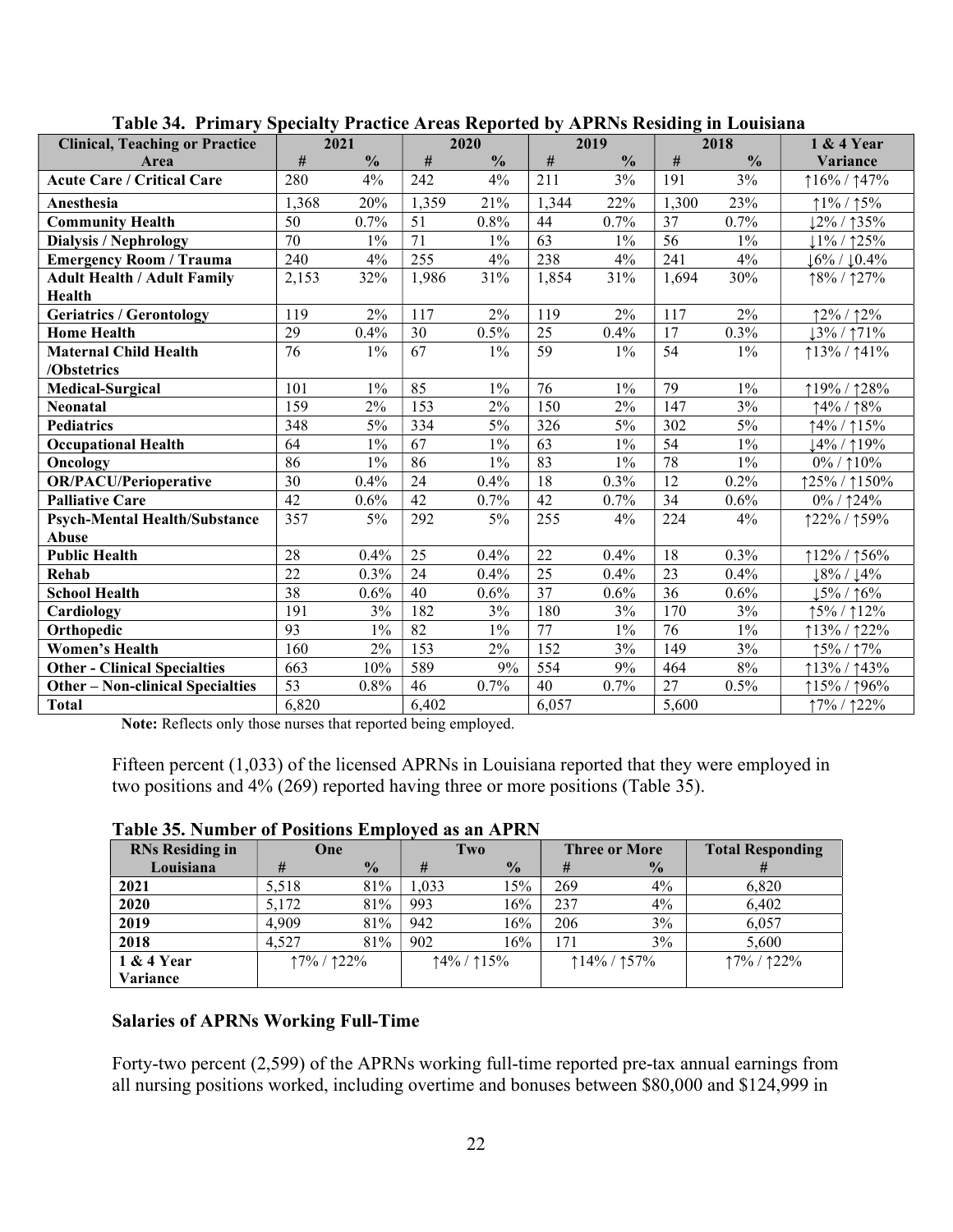2021 (Table 36). Thirty-two percent (1,939) of the APRNs reporting full-time employment status, reported annual earnings between \$125,000 and \$150,000 or more.

| Year                    |        | <b>Less</b><br>than<br>\$40,000 | \$40,000<br>to<br>\$59,999 |               | \$60,000<br>to<br>\$79,999 |               | -   | \$80,000<br>to<br>\$99,999 |                 | \$100,000<br>to<br>\$124,999 | \$125,000<br>to<br>\$149,999 |                |                |               |     |               |                               |               |  |  | \$150,000<br>or more |  | Do not<br>wish to<br>provide |  | N/A |  |
|-------------------------|--------|---------------------------------|----------------------------|---------------|----------------------------|---------------|-----|----------------------------|-----------------|------------------------------|------------------------------|----------------|----------------|---------------|-----|---------------|-------------------------------|---------------|--|--|----------------------|--|------------------------------|--|-----|--|
|                         | #      | $\frac{0}{0}$                   | #                          | $\frac{0}{2}$ | #                          | $\frac{0}{0}$ | #   | $\frac{0}{0}$              | #               | $\frac{0}{0}$                | #                            | $\frac{1}{2}$  | #              | $\frac{0}{0}$ | #   | $\frac{0}{2}$ | #                             | $\frac{0}{0}$ |  |  |                      |  |                              |  |     |  |
| 2021                    | 125    | 2%                              | 179                        | 3%            | 392                        | 6%            | 984 | 16%                        | 1.615           | 26%                          | 834                          | 14%            | 1,105 18%      |               | 799 | 13%           | 18                            | $2\%$         |  |  |                      |  |                              |  |     |  |
| 2020                    | 127    | 2%                              | 176                        | 3%            | 328                        | 6%            | 876 | 15%                        | $ 1.419\rangle$ | 25%                          | 856                          | 15%            | 979            | 17%           | 856 | 15%           | 125                           | 2%            |  |  |                      |  |                              |  |     |  |
| 2019                    | 55     | 2%                              | 84                         | $2\%$         | 78                         | 5%            | 535 | 15%                        | 898             | 25%                          | 540                          | 15%            | 655            | 18%           | 560 | 16%           | 68                            | $2\%$         |  |  |                      |  |                              |  |     |  |
| 1 & 3 Year <br>Variance | $12\%$ | 127%                            | $12\%$ /                   | 113%          | 120%                       | 1120%         |     | $12\% / 184\%$             | $114\%$         | ↑80%                         |                              | $13\% / 154\%$ | $13\%$<br>169% |               |     | 17%<br>↑43%   | $\lfloor 6\% \rfloor$<br>↑74% |               |  |  |                      |  |                              |  |     |  |

Table 36. Salaries of APRNs Living in Louisiana and Working Full-Time

Total Respondents: n= 6,151

Note: The high three-year variance is due to a change in the options that occurred in September 2019. The change in options allows state comparisons to be made with national comparisons.

## APRNs and Prescriptive Authority

Seventy percent (4,964) of the licensed APRNs residing in Louisiana in 2021 had prescriptive authority which reflects a 9% increase in number from 2020 (Table 37).

| <b>Report Year</b>  | <b>APRNs Residing in</b><br>Louisiana with<br><b>Prescriptive Authority</b> | <b>Total # APRNs</b><br><b>Responding</b> | % of APRNs Residing in<br><b>LA with Prescriptive</b><br><b>Authority</b> |
|---------------------|-----------------------------------------------------------------------------|-------------------------------------------|---------------------------------------------------------------------------|
| 2021                | 4.964                                                                       | 7.049                                     | 70%                                                                       |
| 2020                | 4.539                                                                       | 6.617                                     | 69%                                                                       |
| 2019                | 4.252                                                                       | 6.243                                     | 68%                                                                       |
| 2018                | 3.883                                                                       | 5.753                                     | 67%                                                                       |
| 1 & 4 Year Variance | 19% / 128%                                                                  | $17\%$ / $123\%$                          |                                                                           |

Table 37. Number of APRNs Residing in LA with Prescriptive Authority